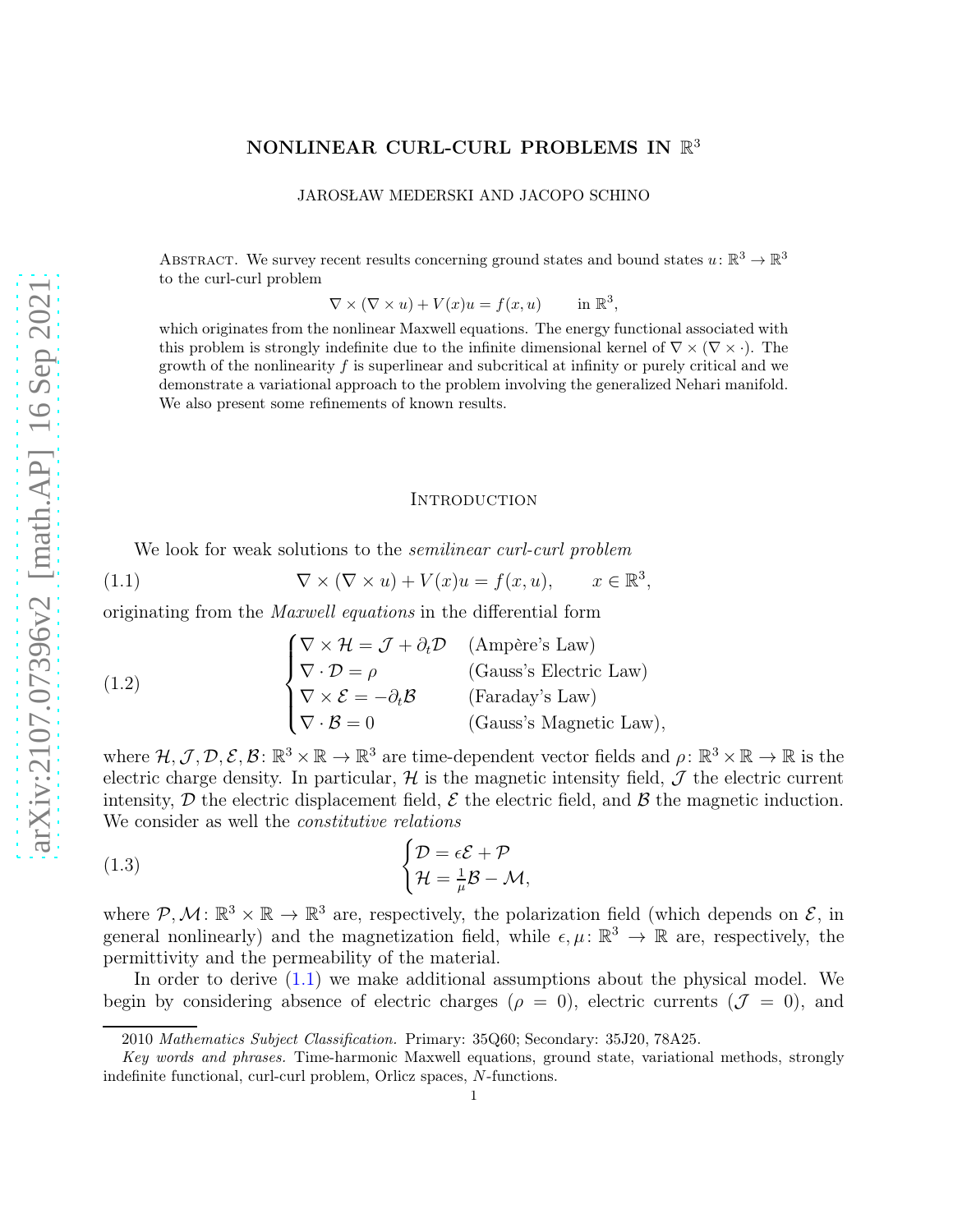magnetization ( $\mathcal{M} = 0$ ). Then, plugging [\(1.3\)](#page-0-1) into [\(1.2\)](#page-0-2) and differentiating with respect to the time variable we obtain the *electromagnetic wave equation*

<span id="page-1-0"></span>(1.4) 
$$
\nabla \times \left(\frac{1}{\mu} \nabla \times \mathcal{E}\right) + \epsilon \partial_t^2 \mathcal{E} = -\partial_t^2 \mathcal{P}.
$$

Moreover, we assume that  $\mathcal E$  and  $\mathcal P$  are *monochromatic waves*, i.e.,  $\mathcal E(x,t) = \cos(\omega t)u(x)$  and  $P(x,t) = \cos(\omega t)P(x)$  for some  $\omega \in \mathbb{R}$  and  $u, P: \mathbb{R}^3 \to \mathbb{R}^3$ , which leads to the curl-curl prob-lem [\(1.1\)](#page-0-0), where  $\mu \equiv 1$ ,  $V(x) = -\varepsilon(x)\omega^2$ , and  $f = \omega^2 P$  models a nonlinear polarization in the medium, see  $[23, 33, 34]$  $[23, 33, 34]$  $[23, 33, 34]$  $[23, 33, 34]$  and the references therein. Note that solving  $(1.4)$ , or  $(1.1)$  in the monochromatic setting, one obtains the electric displacement field according to the first constitutive relation in [\(1.3\)](#page-0-1), the magnetic induction is given by integrating Faraday's law in time, and the magnetic field is given by the second constitutive relation. Since there are no currents, nor charges, then the Gauss laws are satisfied:  $div(\mathcal{D}) = div(\mathcal{B}) = 0$ . Thus, we find the *exact propagation* of the electromagnetic field according to the Maxwell equations.

Another motivation has been provided by Benci and Fortunato [\[7\]](#page-23-1), who introduced a model for a unified field theory for classical electrodynamics based on a semilinear perturbation of the Maxwell equations in the spirit of the Born-Infeld theory  $[10]$ . In the magnetostatic case, in which the electric field vanishes and the magnetic field is independent of time, this leads to an equation of the form  $(1.1)$  with u replaced with A, the gauge potential related to the magnetic field.

A major mathematical difficulty of [\(1.1\)](#page-0-0) and similar curl-curl problems is that the differential operator  $u \mapsto \nabla \times \nabla \times u$  has an infinite-dimensional kernel, i.e., the space of gradient vector fields; this makes the associated energy functional

<span id="page-1-2"></span>(1.5) 
$$
\mathcal{E}(u) = \frac{1}{2} \int_{\mathbb{R}^3} |\nabla \times u|^2 dx + V(x)|u|^2 - \int_{\mathbb{R}^3} F(x, u) dx,
$$

where  $f = \partial_u F$ , strongly indefinite, i.e., unbounded from above and below (when  $F \ge 0$ ) even on subspaces of finite codimension and such that its critical points have infinite Morse index; for instance, this is the case in a model example

<span id="page-1-1"></span>(1.6) 
$$
f(x, u) = \Gamma(x) \min\{|u|^{p-2}, |u|^{q-2}\}u \quad \text{with } 2 < p \le 6 \le q
$$

where  $\Gamma \in L^{\infty}(\mathbb{R}^{3})$  is  $\mathbb{Z}^{3}$ -periodic, positive, and bounded away from 0. Another issue is that the Fréchet differential of the energy functional is not sequentially weak-to-weak\* continuous, therefore the limit point of a weakly convergent sequence needs not be a critical point of the functional. Moreover, one has to struggle with the lack of compactness because the problem is set in the whole space  $\mathbb{R}^3$ .

We underline that the aforementioned difficulties in dealing with curl-curl problems have given rise to several simplifications in the literature. The most widely used is the scalar or vector nonlinear Schrödinger equation, where, e.g., one assumes that the term  $\nabla(\text{div }u)$  in  $\nabla \times \nabla \times u = \nabla(\text{div } u) - \Delta u$  is negligible and can therefore be removed from the equation, or uses the so-called *slowly varying envelope approximation*. Nevertheless, such approximations may produce non-physical solutions, which do not describe the *exact* propagation of electromagnetic waves in Maxwell's equations, as remarked, e.g., in  $[1,13]$  $[1,13]$ , whence the importance of curl-curl problems from a physical point of view.

As far as we know, the first papers dealing with exact solutions to Maxwell's equations are  $[22, 33]$  $[22, 33]$ , where the electromagnetic wave equation  $(1.4)$  is turned in an ODE and treated with ad hoc techniques. The same approach is used in the series of papers  $|34-40|$ .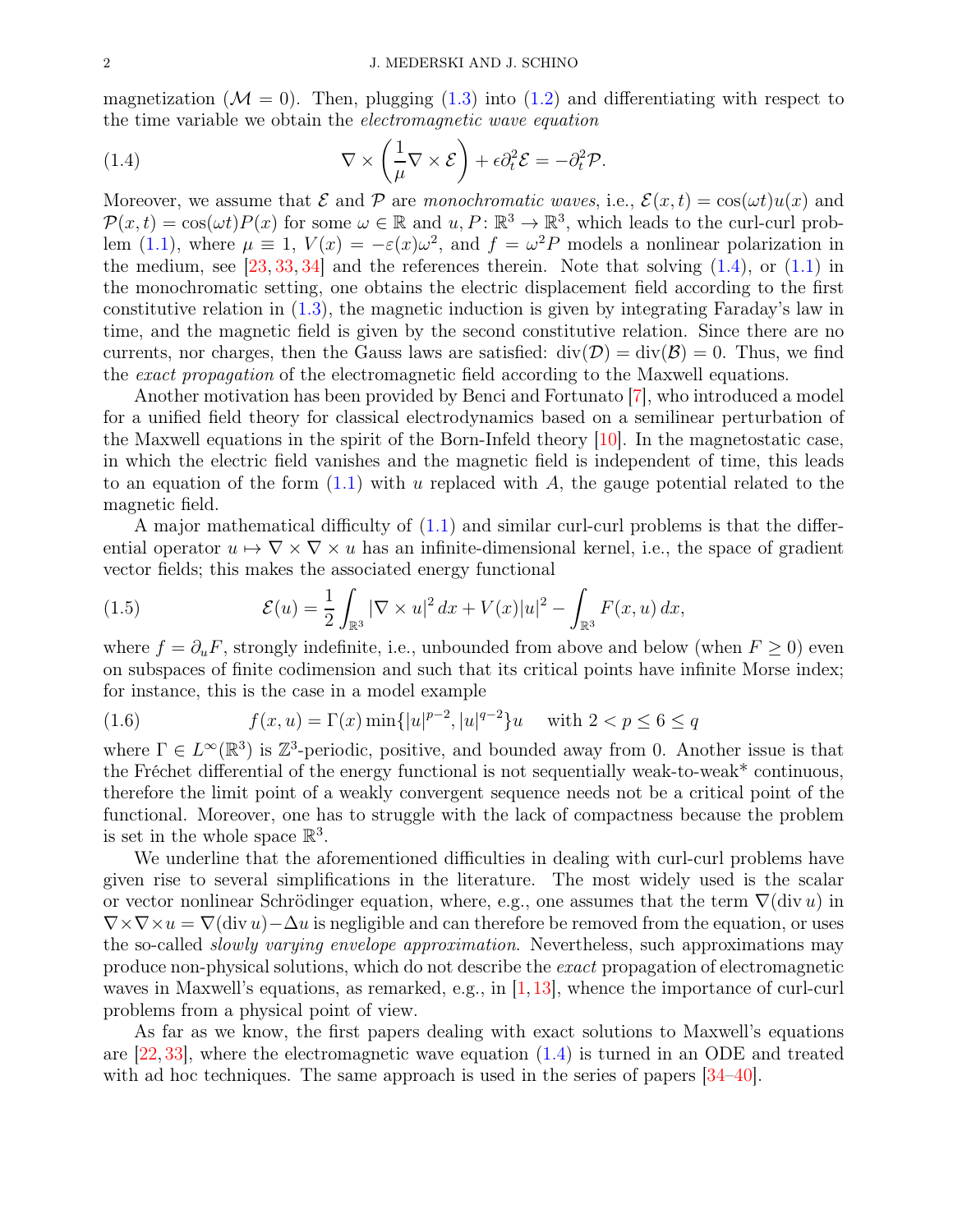In general, the curl-curl problem [\(1.1\)](#page-0-0) seems to be difficult to study by considering radial solutions and the consequently associated ODE, since it does not admit any radial solutions for a large class of V and F. In fact, it follows from [\[3,](#page-23-5) Theorem 1.1] that any  $\mathcal{O}(3)$ -equivariant (weak) solution to  $(1.1)$  is trivial.

The curl-curl problem  $(1.1)$  in  $\mathbb{R}^3$  has been solved for the first time by Azzollini, Benci, D'Aprile, and Fortunato in [\[2\]](#page-23-6) in the cylindrically symmetric setting. If  $V = 0$  and  $F(x, u)$ depends only on |u| as in [\[2\]](#page-23-6), then one can restrict the considerations to the fields of the form

<span id="page-2-0"></span>(1.7) 
$$
u(x) = \alpha(r, x_3) \begin{pmatrix} -x_2 \\ x_1 \\ 0 \end{pmatrix}, \qquad r = \sqrt{x_1^2 + x_2^2},
$$

which are divergence-free, so  $\nabla \times (\nabla \times u) = -\Delta u$  and one can study [\(1.1\)](#page-0-0) by means of standard variational methods (however, there may still exist solutions which are not of this form). Other results in the cylindrically symmetric setting have been obtained in [\[3,](#page-23-5)[14,](#page-23-7)[16,](#page-23-8)[17,](#page-23-9)[21,](#page-23-10)[44\]](#page-24-3). Let us mention that the solutions found in [\[14\]](#page-23-7) are orthogonal to the subspace of vector fields of the form  $(1.7)$ . Clearly the cylindrically symmetric approach is not applicable if V or f in  $(1.1)$ lack this symmetry or, even when  $(1.1)$  does preserve this symmetry, if we look for ground state solutions, i.e., nontrivial solutions with minimal energy. The natural question whether ground state solutions must have some symmetry properties arises, but so far it is an open problem.

Similar difficulties have appeared also in curl-curl problems on bounded domains [\[4,](#page-23-11) [5\]](#page-23-12), where Bartsch and the first author investigated a problem similar to  $(1.1)$  and paired with boundary conditions that model the case of a medium surrounded by a perfect conductor (i.e., the electric field on the boundary of the medium is tangential to it), obtaining the system

$$
\begin{cases} \nabla \times \nabla \times u + V(x)u = f(x, u) & \text{in } \Omega \\ \nu \times u = 0 & \text{on } \partial \Omega, \end{cases}
$$

with  $\nu: \partial\Omega \to \mathbb{S}^2$  the outer normal unit vector. As in the linear case, e.g. [\[12,](#page-23-13) [18,](#page-23-14) [20,](#page-23-15) [28\]](#page-23-16), or in  $[7, 14]$  $[7, 14]$ , the authors split the function space they work with into a divergence-free part, i.e.,  $div(V(x)u) = 0$ , and a curl-free part, which allows to build a more tractable variational setting of the problem. Then they adopt techniques from [\[41\]](#page-24-4) that exploit a generalization of the Nehari manifold, which needs not be of class  $\mathcal{C}^1$  (also known in the literature as the Nehari–Pankov manifold, cf.  $[29]$ ). However, under some technical assumptions about F, the generalized Nehari manifold is proved to be homeomorphic to the unit sphere in the subspace of the divergence-free vector fields. In addition, since such a manifold is a natural constraint, by a suitable minimization argument the authors find a ground state solution, as well as infinitely many solutions with the energy converging to infinity. The advantage of working in a bounded domain is that, despite the presence of the subspace of curl-free vector fields, which does not embed compactly in any Lebesgue (or Orlicz) function space, a variant of the Palais–Smale condition is satisfied, which provides some compactness in the aforementioned minimization argument. Other approaches have been developed in subsequent work concerning the the Brezis-Nirenberg problem  $[11]$  for the curl-curl operator  $[24, 27]$  $[24, 27]$ ; see also the survey  $[6]$ .

Back to [\(1.1\)](#page-0-0), where no variants of the Palais–Smale condition are available because of the infinite measure of  $\mathbb{R}^3$ , a careful concentration-compactness analysis on a suitable generalized Nehari manifold  $\mathcal{N}_{\mathcal{E}}$  (see [\(1.12\)](#page-5-0) for the definition) has been demonstrated in [\[23\]](#page-23-0), which seems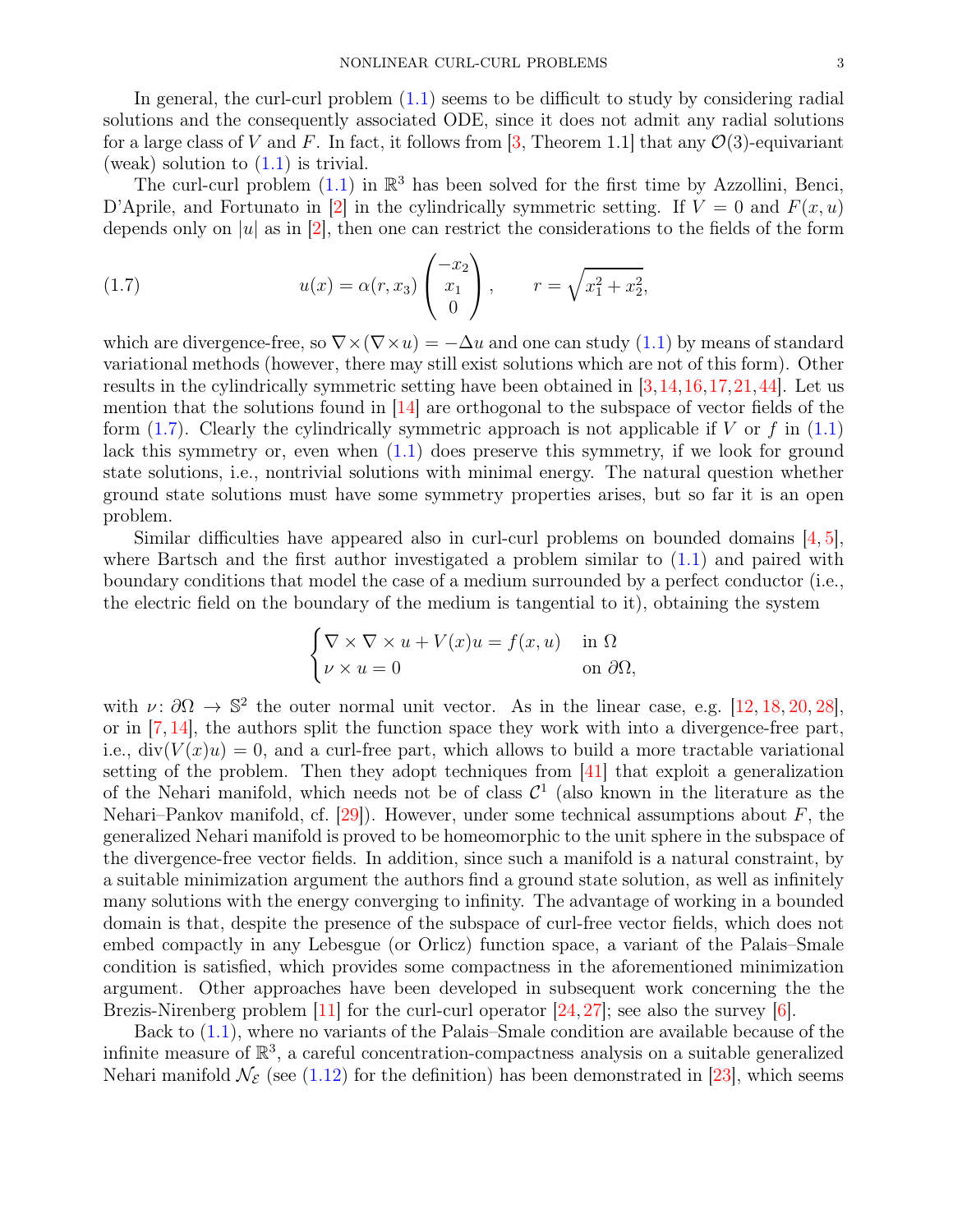to be the first work on ground state solutions of  $(1.1)$  in the nonsymmetric setting with  $V \leq 0$ and where  $(1.6)$  with  $2 < p < 6 < q$  is the model in mind. In the current work, we refine results of [\[23\]](#page-23-0), present the variational approach, and provide a simpler argument resolving the compactness issue inspired by the recent work by Szulkin and the authors [\[26\]](#page-23-22).

In [\[26\]](#page-23-22), the multiplicity problem of bound states to  $(1.1)$  with  $V = 0$  has been considered together with a large class of nonlinearities which have supercritical growth at 0 and subcritical growth at infinity; this is in the spirit of the zero mass case of Berestycki and Lions [\[9\]](#page-23-23), see condition (N2) below. However, as shown by the examples below, we admit nonlinearities which are more general than in  $(1.6)$  with  $2 < p < 6 < q$ , and this requires a new functional setting for  $(1.1)$  as well as a new critical point theory. The reason is that the methods based on the constraint  $\mathcal{N}_{\mathcal{E}}$  cannot be applied straightforwardly here since  $\mathcal{N}_{\mathcal{E}}$  may not be homeomorphic to the unit sphere in the subspace of divergence-free vector fields as in [\[4,](#page-23-11) [23\]](#page-23-0). Note that although  $\mathcal E$  has the classical linking geometry, the well-known linking results, e.g. of Benci and Rabinowitz [\[8\]](#page-23-24), are not applicable due to the lack of weak-to-weak<sup>∗</sup> continuity of  $\mathcal{E}^{\prime}$ .

In order to state the main results we assume that the growth of  $f$  is controlled by an N-function  $\Phi : \mathbb{R} \to [0, \infty)$  of class  $\mathcal{C}^1$  such that

(N1)  $\Phi$  satisfies the  $\Delta_{2}$ - and the  $\nabla_{2}$ -condition globally.

N-functions and condition (N1) will be introduced in the next section and are standard in the theory of Orlicz spaces [\[30\]](#page-23-25). For the subcritical nonlinearities we shall need the following growth conditions:

(N2) 
$$
\lim_{t \to 0} \frac{\Phi(t)}{t^6} = \lim_{t \to \infty} \frac{\Phi(t)}{t^6} = 0,
$$
  
(N3) 
$$
\lim_{t \to \infty} \frac{\Phi(t)}{t^2} = \infty,
$$

where  $(N2)$  is inspired by [\[9\]](#page-23-23) and  $(N2)$ ,  $(N3)$  describe supercritical behaviour at 0 and superquadratic but subcritical at infinity. Now we collect our assumptions on the nonlinearity  $F(x, u)$ .

(F1)  $F: \mathbb{R}^3 \times \mathbb{R}^3 \to \mathbb{R}$  is differentiable with respect to the second variable  $u \in \mathbb{R}^3$  for a.e.  $x \in \mathbb{R}^3$  and  $f = \partial_u F : \mathbb{R}^3 \times \mathbb{R}^3 \to \mathbb{R}^3$  is a Carathéodory function (i.e., measurable in  $x \in \mathbb{R}^3$ , continuous in  $u \in \mathbb{R}^3$  for a.e.  $x \in \mathbb{R}^3$ ). Moreover, f is  $\mathbb{Z}^3$ -periodic in x, i.e.,  $f(x, u) = f(x + y, u)$  for all  $u \in \mathbb{R}^3$  and almost all  $x \in \mathbb{R}^3$  and  $y \in \mathbb{Z}^3$ .

(F2) There are  $c_1, c_2 > 0$  such that

$$
|f(x, u)| \le c_1 \Phi'(|u|)
$$
 and  $F(x, u) \ge c_2 \Phi(|u|)$ 

for every  $u \in \mathbb{R}^3$  and a.e.  $x \in \mathbb{R}^3$ , where  $\Phi$  satisfies (N1)–(N3). (F3) For every  $u \in \mathbb{R}^3$  and a.e.  $x \in \mathbb{R}^3$ 

$$
\langle f(x, u), u \rangle \ge 2F(x, u).
$$

(F4) If  $\langle f(x, u), v \rangle = \langle f(x, v), u \rangle > 0$ , then  $F(x, u) - F(x, v) \le$  $\langle f(x, u), u \rangle^2 - \langle f(x, u), v \rangle^2$  $2\langle f(x, u), u\rangle$ .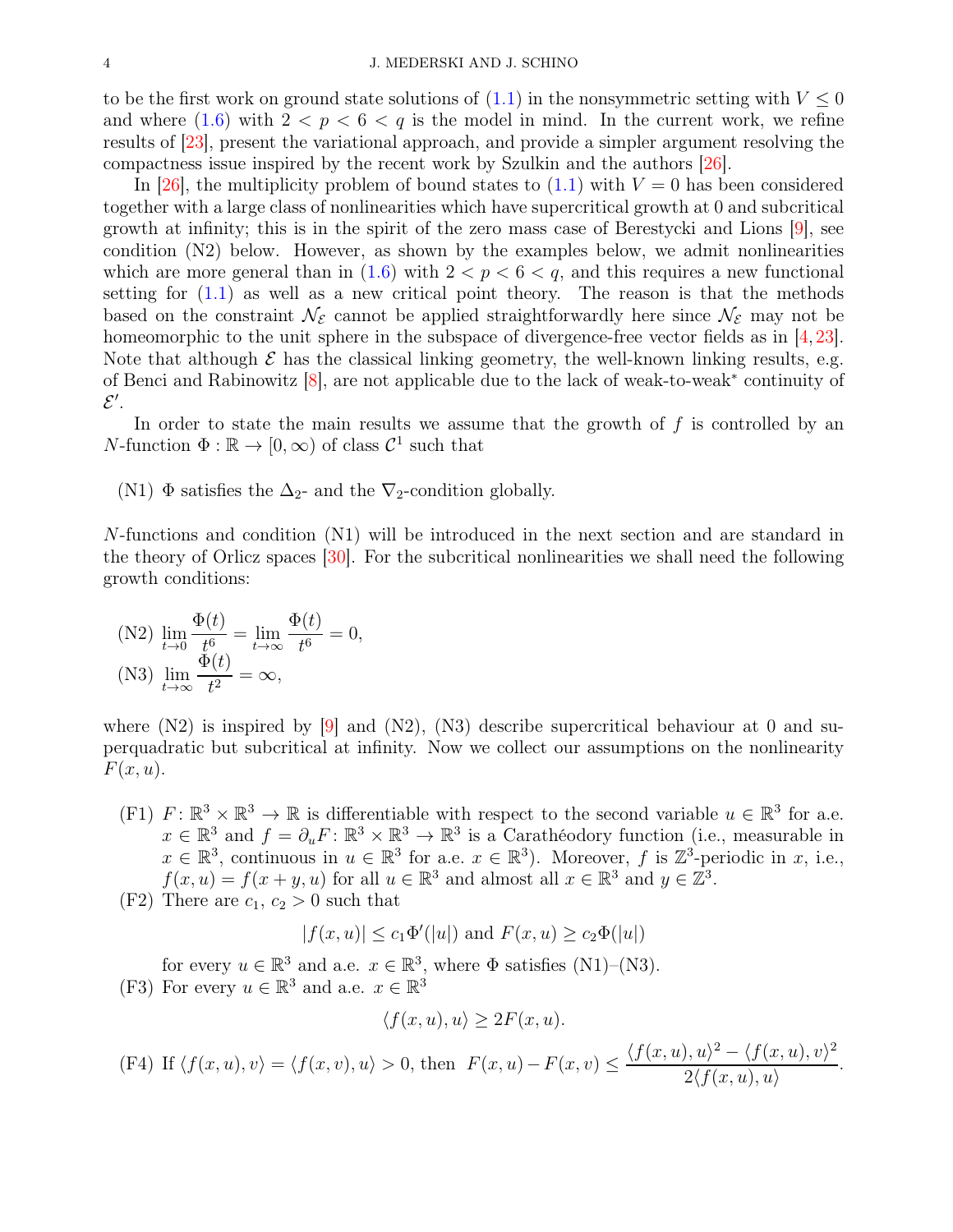We say that F is *uniformly strictly convex with respect to*  $u \in \mathbb{R}^3$  if and only if for any compact  $A \subset (\mathbb{R}^3 \times \mathbb{R}^3) \setminus \{(u, u) : u \in \mathbb{R}^3\}$ 

$$
\inf_{\substack{x \in \mathbb{R}^3 \\ (u_1, u_2) \in A}} \left( \frac{1}{2} \big( F(x, u_1) + F(x, u_2) \big) - F\left(x, \frac{u_1 + u_2}{2}\right) \right) > 0.
$$

We provide some examples. First we note that if  $G = G(x, t)$ :  $\mathbb{R}^3 \times \mathbb{R} \to \mathbb{R}$  is differentiable with respect to t,  $q := \partial_t G$  is a Carathéodory function,  $G(x, 0) = 0$ ,  $M \in GL(3)$  is an invertible  $3 \times 3$  matrix, and

<span id="page-4-0"></span>(1.8) 
$$
F(x, u) = G(x, |Mu|) \text{ and } t \mapsto g(x, t)/t \text{ is non-decreasing for } t > 0,
$$

then F satisfies (F3) (cf. [\[41\]](#page-24-4)) and it is easy to see that (F4) holds. Note that  $(1.8)$  implies  $g(x, 0) = 0$ , so f is continuous also at  $u = 0$ .

Suppose  $\Gamma \in L^{\infty}(\mathbb{R}^3)$  is  $\mathbb{Z}^3$ -periodic, positive, and bounded away from 0. Take

<span id="page-4-3"></span><span id="page-4-2"></span>
$$
F(x, u) := \Gamma(x)W(|Mu|^2)
$$

where W is a function of class  $\mathcal{C}^1$ ,  $W(0) = W'(0) = 0$ , and  $t \mapsto W'(t)$  is non-decreasing on  $(0, \infty)$ . Then we check that  $(F1)$ – $(F4)$  are satisfied (here  $G(x, t) = \Gamma(x)W(t^2)$ , so  $(1.8)$  holds). If

(1.9) 
$$
W(t^2) = \frac{1}{p} \left( (1+|t|^q)^{\frac{p}{q}} - 1 \right)
$$

or

(1.10) 
$$
W(t^2) = \min \left\{ \frac{1}{p} |t|^p + \frac{1}{q} - \frac{1}{p}, \frac{1}{q} |t|^q \right\}
$$

with  $2 < p < 6 < q$ , then we can take  $\Phi(t) = W(t^2)$  and we see that (F2) holds as well. Note that if  $W'(t)$  is constant on some interval  $[a, b] \subset (0, \infty)$ , then

<span id="page-4-1"></span>(1.11) 
$$
0 < F(x, u) - F(x, v) = \frac{\langle f(x, u), u \rangle^2 - \langle f(x, u), v \rangle^2}{2 \langle f(x, u), u \rangle}
$$

for  $a < |v| < |u| < b$  and a stronger variant of (F4), i.e., [\[23,](#page-23-0) (F4)], is no longer satisfied, so we cannot apply variational techniques relying on minimization on the Nehari-Pankov manifold  $\mathcal{N}_{\mathcal{E}}$  (defined in [\(1.12\)](#page-5-0)) as in [\[23,](#page-23-0)[41\]](#page-24-4). Moreover, we can consider f that cannot be controlled by any N-function associated with  $L^p(\mathbb{R}^3, \mathbb{R}^3) + L^q(\mathbb{R}^3, \mathbb{R}^3)$  for  $2 < p < 6 < q$  as in [\[23\]](#page-23-0). Indeed, let us consider  $W(t^2) = \frac{1}{2}(|t|^2 - 1) \ln(1 + |t|) - \frac{1}{4}$  $\frac{1}{4}|t|^2 + \frac{1}{2}$  $\frac{1}{2}|t|$  for  $|t| \geq 1$ ,  $W(t^2) = \frac{\ln 2}{q}(|t|^q - 1) + \frac{1}{4}$ for  $|t| < 1$ , then

$$
f(x, u) = \begin{cases} \Gamma(x) \ln(1 + |u|)u & \text{if } |u| \ge 1, \\ \Gamma(x) \ln(2)|u|^{q-2}u & \text{if } |u| < 1 \end{cases}
$$

and note that  $(F1)$ – $(F4)$  are satisfied.

As our final example, we take  $F(x, u) = \Gamma(x)\Phi(|u|)$  where  $\Phi(0) = 0$ ,

$$
\Phi'(t) = \begin{cases} t^5/(1 - \ln t) & \text{if } t \le 1, \\ t & \text{if } 1 \le t \le 2, \\ at^5/\ln t & \text{if } t \ge 2, \end{cases}
$$

and  $a = 2^{-4} \ln 2$ . Obviously, F satisfies [\(1.8\)](#page-4-0) and hence (F3) and (F4), and [\(1.11\)](#page-4-1) holds for  $1 < |u| < 2$ . It is easy to see that  $(F1)$ – $(F2)$  and  $(N1)$ – $(N3)$  hold (to check  $(N1)$ ) it is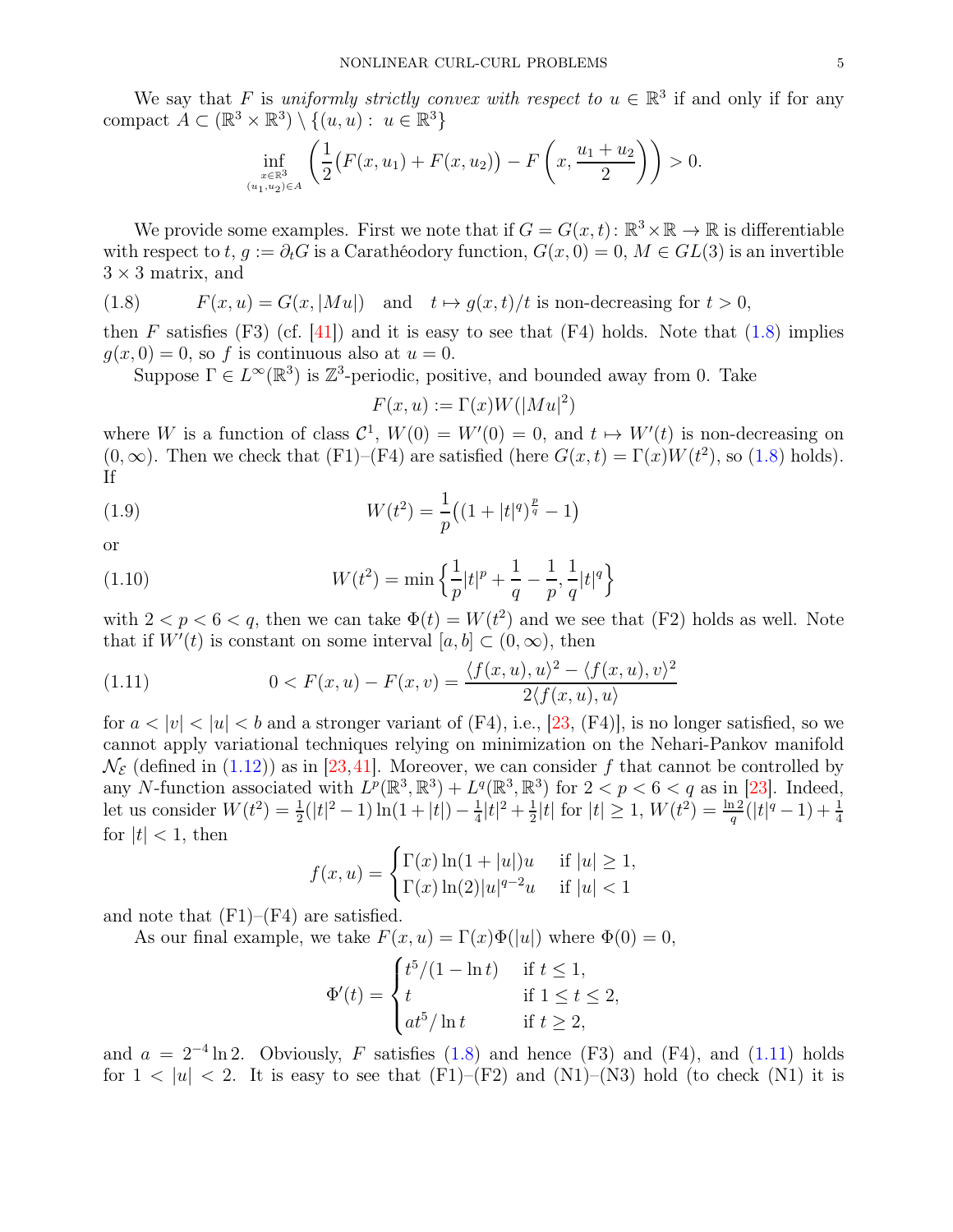convenient to use Lemma [2.1\)](#page-7-0). Note that  $\lim_{t\to 0} \Phi(t)/t^6 = 0$ , but  $\lim_{t\to 0} \Phi(t)/t^q = \infty$  for any  $q > 6$ ; similarly  $\Phi(t)/t^6 \to 0$  but  $\Phi(t)/t^p \to \infty$  as  $t \to \infty$  for any  $p < 6$ . Note also that in the last two examples we can replace |u| with  $|Mu|$ .

Let S be the classical Sobolev constant of the embedding  $\mathcal{D}^{1,2}(\mathbb{R}^3)$  into  $L^6(\mathbb{R}^3)$  and  $\Psi = \Phi^*$ the complementary function to  $\Phi$  (cf. Section [2\)](#page-6-0). We assume that

(V)  $\Phi$  satisfies the  $\nabla'$ -condition globally,  $\Phi \circ \Psi^{-1}$  is convex and satisfies the  $\nabla_2$ -condition globally,  $V \in L^{(\Phi \circ \Psi^{-1})^* \circ \Psi}(\mathbb{R}^3)$ ,  $V(x) < 0$  for a.e.  $x \in \mathbb{R}^3$ , and  $|V|_{3/2} < S$ .

Since, as we will see, N-functions are even, when we write  $\Psi^{-1}$  we mean  $(\Psi|_{[0,\infty)})^{-1}$ , while the  $\nabla'$ -condition will be introduced in the next section. We remark that  $\Phi \circ \Psi^{-1}$  is in fact an N-function and that (N2) and  $V \in L^{(\Phi \circ \Psi^{-1})^* \circ \Psi}(\mathbb{R}^3)$  imply  $V \in L^{3/2}(\mathbb{R}^3)$ , see Lemma [2.4.](#page-9-0)

Let  $\mathcal{D}(\text{curl}, \Phi)$  be the space of functions u such that  $\nabla \times u$  is square integrable and u is in the Orlicz space  $L^{\Phi}(\mathbb{R}^3, \mathbb{R}^3)$ ; see the next section for a more accurate definition. Then  $\mathcal{E} \in \mathcal{C}^1(\mathcal{D}(\text{curl}, \Phi), \mathbb{R})$  and critical points of  $\mathcal{E}$  are weak solutions to [\(1.1\)](#page-0-0).

Our first aim is to present the following result.

## <span id="page-5-1"></span>Theorem 1.1. *Assume that (F1)–(F4) hold. Then:*

(a) If (V) holds and F is convex with respect to  $u \in \mathbb{R}^3$ , or  $V = 0$  and F is uniformly strictly *convex with respect to*  $u \in \mathbb{R}^3$ , *then equation* [\(1.1\)](#page-0-0) *has a ground state solution, i.e., there is a critical point*  $u \in \mathcal{N}_{\mathcal{E}}$  of  $\mathcal{E}$  *such that* 

<span id="page-5-0"></span>
$$
\mathcal{E}(u) = \inf_{\mathcal{N}_{\mathcal{E}}} \mathcal{E} > 0,
$$

*where*

(1.12) 
$$
\mathcal{N}_{\mathcal{E}} := \{ u \in \mathcal{D}(\text{curl}, \Phi) : u \neq 0, \ \mathcal{E}'(u)[u] = 0, \\ \text{and } \mathcal{E}'(u)[\nabla \varphi] = 0 \ \text{ for any } \varphi \in \mathcal{C}_0^{\infty}(\mathbb{R}^3) \}.
$$

(b) If  $V = 0$ , F is uniformly strictly convex with respect to  $u \in \mathbb{R}^3$ , and F is even in u, *then there is an infinite sequence*  $(u_n) \subset \mathcal{N}_{\mathcal{E}}$  *of geometrically distinct solutions of* [\(1.1\)](#page-0-0)*, i.e.*, *solutions such that*  $(\mathbb{Z}^3 * u_n) \cap (\mathbb{Z}^3 * u_m) = \emptyset$  *for*  $n \neq m$ *, where* 

$$
\mathbb{Z}^3 * u_n := \{u_n(\cdot + y) : y \in \mathbb{Z}^3\}.
$$

Theorem [1.1](#page-5-1) has been obtained in [\[26\]](#page-23-22) in case  $V = 0$ . If  $\Phi'(t) = \min\{|t|^{p-2}, |t|^{q-2}\}t$  with  $2 < p < 6 < q$ , then (V) holds provided that  $V \in L^{\frac{p}{p-2}}(\mathbb{R}^3) \cap L^{\frac{q}{q-2}}(\mathbb{R}^3)$ ,  $V < 0$  a.e. on  $\mathbb{R}^3$ , and  $|V|_{\frac{3}{2}} < S$ , therefore Theorem [1.1](#page-5-1) (a) generalizes [\[23,](#page-23-0) Theorem 2.1] and we can consider nonlinearities like  $(1.10)$  and  $(1.9)$ .

The critical problem in  $\mathbb{R}^3$ , i.e.,  $V = 0$  and  $f(x, u) = |u|^4 u$ , has been investigated by Szulkin and the first author in [\[27\]](#page-23-20). Recall that if  $\Phi(t) = \frac{1}{6} |t|^6$ , then  $W_0^6(\text{curl}; \mathbb{R}^3) := \mathcal{D}(\text{curl}, \Phi)$  and  $W_0^6(\text{curl}; \mathbb{R}^3) = W^6(\text{curl}; \mathbb{R}^3)$ , where

$$
W^{6}(\operatorname{curl}; \mathbb{R}^{3}) := \left\{ u \in L^{6}(\mathbb{R}^{3}, \mathbb{R}^{3}) : \nabla \times u \in L^{2}(\mathbb{R}^{3}, \mathbb{R}^{3}) \right\}
$$

is endowed with the norm  $||u||_{W^6(\text{curl};\mathbb{R}^3)} := (|u|^2_6 + |\nabla \times u|^2_2)^{1/2}$ . Denote the kernel of  $\nabla \times (\cdot)$ in  $W^6(\text{curl}; \mathbb{R}^3)$  by

$$
\mathcal{W} := \{ w \in W^6(\text{curl}; \mathbb{R}^3) : \nabla \times w = 0 \}
$$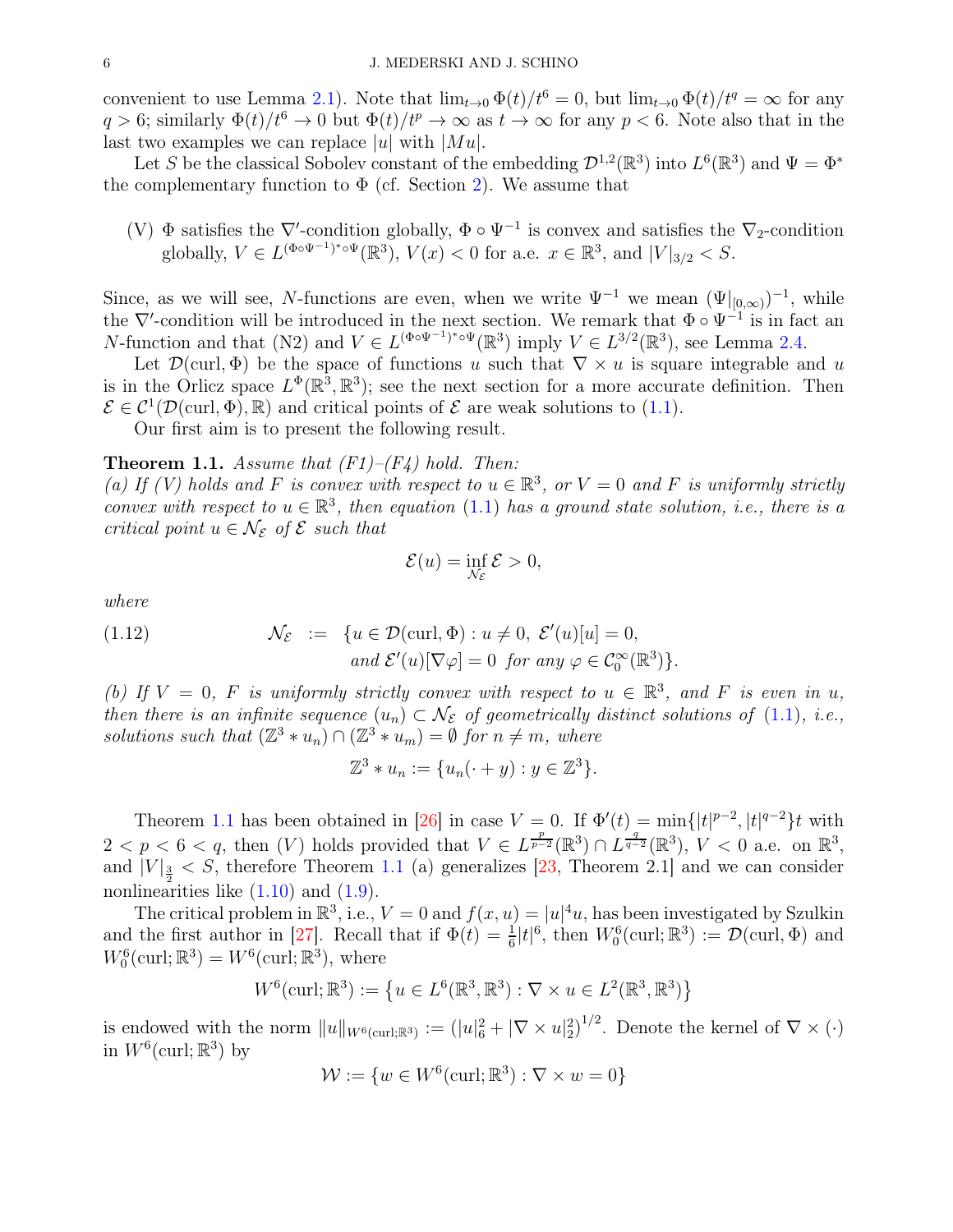and let  $S_{\text{curl}}$  be the largest possible constant such that the inequality

<span id="page-6-1"></span>(1.13) 
$$
\int_{\mathbb{R}^3} |\nabla \times u|^2 dx \ge S_{\text{curl}} \inf_{w \in \mathcal{W}} \left( \int_{\mathbb{R}^3} |u + w|^6 dx \right)^{\frac{1}{3}}
$$

holds for every  $u \in W^6(\text{curl}; \mathbb{R}^3) \setminus \mathcal{W}$ . Inequality [\(1.13\)](#page-6-1) is in fact (trivially) satisfied also for  $u \in \mathcal{W}$  because then both sides are zero. According to [\[27\]](#page-23-20), we present the following result.

<span id="page-6-2"></span>**Theorem 1.2.**  $S_{\text{curl}} > S$ ,  $\inf_{\mathcal{N}_{\mathcal{E}}} \mathcal{E} = \frac{1}{3}$  $\frac{1}{3}S_{\text{curl}}^{3/2}$ , and it is attained by a ground state solution to [\(1.1\)](#page-0-0) *with*  $V = 0$  *and*  $f(x, u) = |u|^4u$ .

Multiple entire solutions in the Sobolev-critical case  $(V = 0$  and  $f(x, u) = |u|^4 u$  are obtained, for the first time, by Gaczkowski and the authors in [\[16\]](#page-23-8) combining the symmetry introduced in  $|2|$  of the form  $(1.7)$  with another introduced by Ding in  $[15]$ , which restores compactness in the critical case. They also extend rigorously an equivalence result, known for the classical formulations, that relates the weak solutions to  $(1.1)$  with the weak solutions to Schrödinger equations with singular potentials, see [\[16\]](#page-23-8) for details.

The paper is organized as follows. In Section [2,](#page-6-0) we recall the properties of  $N$ -functions and Orlicz spaces and we prove some new results required by the presence of the potential V and the assumption  $(V)$ . In Section [3,](#page-11-0) we recall the critical point theory for strongly indefinite functionals based on [\[26\]](#page-23-22), which also solves the problem of multiplicity of bound states. In Section [4,](#page-14-0) we prove some preliminary results about the energy functional for the curl-curl problem, showing the abstract theory from Section [3](#page-11-0) suits this concrete context. Finally, Sections [5](#page-18-0) and [6](#page-21-0) are where we prove Theorems [1.1](#page-5-1) and [1.2](#page-6-2) respectively.

# 2. Preliminaries and variational setting

<span id="page-6-0"></span>Here and in the sequel,  $|\cdot|_q$  denotes the  $L^q$ -norm.

Now, following [\[30\]](#page-23-25), we recall some basic definitions and results about N-functions and Orlicz spaces. A function  $\Phi: \mathbb{R} \to [0, \infty)$  is called an N-function if and only if it is even, convex, and satisfies

$$
\Phi(t) = 0 \Leftrightarrow t = 0, \quad \lim_{t \to 0} \frac{\Phi(t)}{t} = 0, \quad \text{and} \quad \lim_{t \to \infty} \frac{\Phi(t)}{t} = \infty.
$$

Given an N-function  $\Phi$ , we can associate with it another function  $\Phi^* \colon \mathbb{R} \to [0, \infty)$  defined by

$$
\Phi^*(t):=\sup\{s|t|-\Phi(s):s\geq 0\}
$$

which is an N-function as well.  $\Phi^*$  is called the *complementary function* to  $\Phi$  while  $(\Phi, \Phi^*)$ is called a *complementary pair* of N-functions. To simplify the notations, we will write Ψ for  $\Phi^*$ . Note that  $\Psi^* = \Phi$ .

We also recall from [\[30,](#page-23-25) Section II.3] that  $\Phi$  satisfies the  $\Delta_2$ -*condition globally* (denoted  $\Phi \in \Delta_2$ ) if there exists  $K > 1$  such that for every  $t \in \mathbb{R}$ 

$$
\Phi(2t) \le K\Phi(t)
$$

while  $\Phi$  satisfies the  $\nabla_2$ -condition globally (denoted  $\Phi \in \nabla_2$ ) if there exists  $K' > 1$  such that for every  $t \in \mathbb{R}$ 

$$
\Phi(K't) \ge 2K'\Phi(t).
$$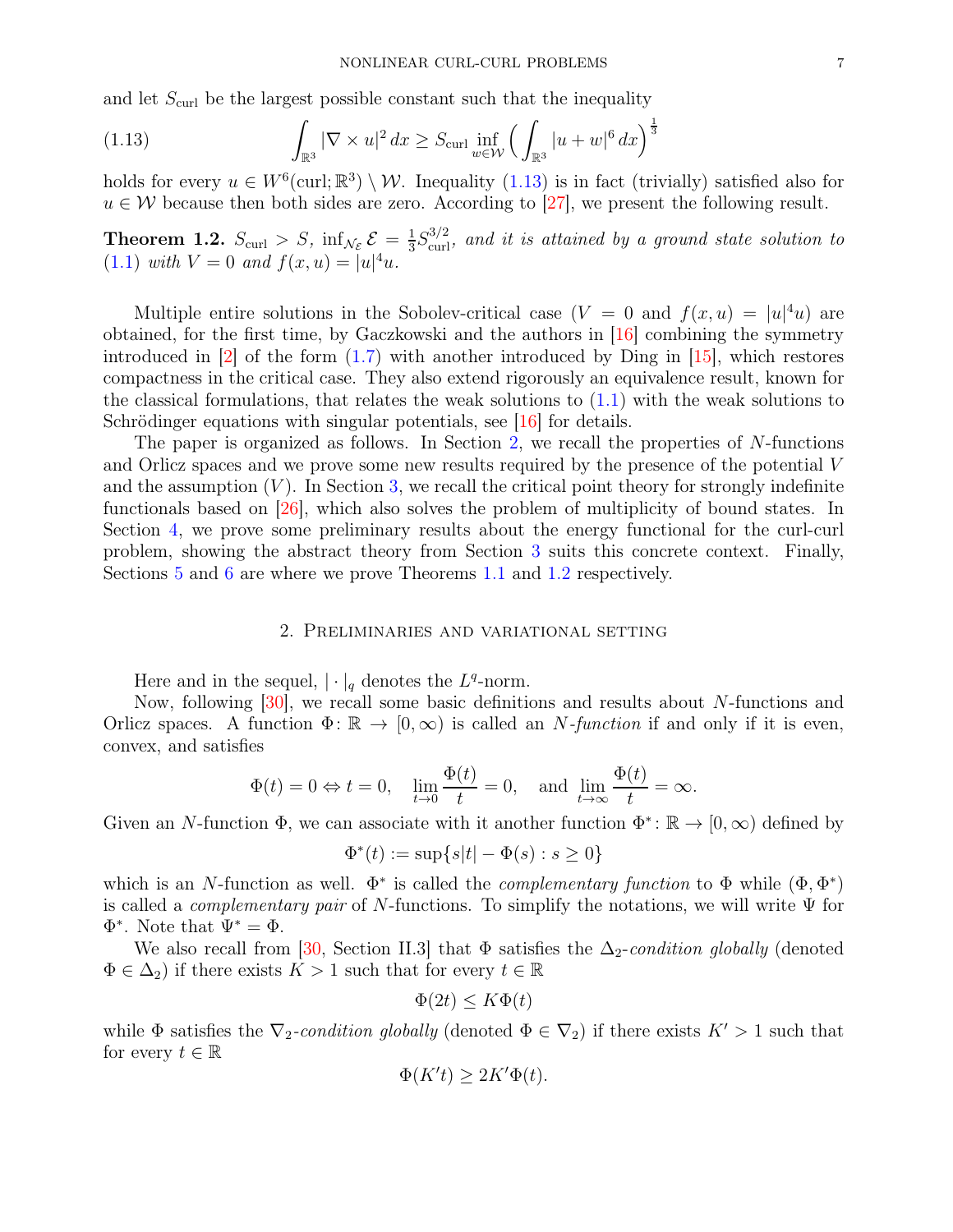Similarly,  $\Phi$  satisfies the  $\Delta'$ -condition globally (denoted  $\Phi \in \Delta'$ ) if there exists  $c > 0$  such that for every  $s, t \in \mathbb{R}$ 

$$
\Phi(st) \le c\Phi(s)\Phi(t),
$$

while  $\Phi$  satisfies the  $\nabla'$ -condition globally (denoted  $\Phi \in \nabla'$ ) if there exists  $c' > 0$  such that for every  $s, t \in \mathbb{R}$ 

$$
\Phi(s)\Phi(t) \le c'\Phi(st).
$$

In order to make the text more fluent, *from now on, when we say that the*  $\Delta_2$ -,  $\nabla_2$ -,  $\Delta'$ -, *or* ∇′ *-condition holds, we mean that it holds globally*.

The set

$$
L^{\Phi} := L^{\Phi}(\mathbb{R}^3, \mathbb{R}^3) := \left\{ u \colon \mathbb{R}^3 \to \mathbb{R}^3 \text{ measurable } : \int_{\mathbb{R}^3} \Phi(\alpha|u|) dx < \infty \text{ for some } \alpha > 0 \right\}
$$

is a vector space and it is called an Orlicz space; if  $\Phi \in \Delta_2$ , then one can take the equivalent definition

$$
L^{\Phi} = \left\{ u : \mathbb{R}^3 \to \mathbb{R}^3 \text{ measurable } : \int_{\mathbb{R}^3} \Phi(|u|) dx < \infty \right\}.
$$

Moreover, the space  $L^{\Phi}$  becomes a Banach space (cf. [\[30,](#page-23-25) Theorem III.2.3, Theorem III.3.10]) if endowed with the norm

$$
|u|_{\Phi} := \inf \left\{ k > 0 : \int_{\mathbb{R}^3} \Phi\left(\frac{|u|}{k}\right) dx \le 1 \right\}.
$$

We can define an equivalent norm on  $L^{\Phi}$  by letting

$$
|u|_{\Phi,1} := \sup \Big\{ \int_{\mathbb{R}^3} |u| \, |u'| \, dx : \int_{\mathbb{R}^3} \Psi(|u'|) \, dx \le 1, \ u' \in L^{\Psi} \Big\},\
$$

see [\[30,](#page-23-25) Proposition III.3.4] (note that in [\[30\]](#page-23-25) these results are formulated for the space  $\mathcal{L}^{\Phi}$ ; however, no distinction needs to be made between  $\mathcal{L}^{\Phi}$  and  $L^{\Phi}$ , see the comment following [\[30,](#page-23-25) Corollary III.3.12]). Finally, if both  $\Phi$  and  $\Psi$  satisfy the  $\Delta_2$ -condition, then  $L^{\Phi}$  is reflexive and  $L^{\Psi}$  is its dual [\[30,](#page-23-25) Corollary IV.2.9 and Theorem IV.2.10]. Similarly, for any measurable  $\Omega \subset \mathbb{R}^3$  one can define

$$
L^{\Phi}(\Omega) := \left\{ \xi \colon \Omega \to \mathbb{R} \text{ measurable and } \int_{\Omega} \Phi(\alpha|\xi|) < \infty \text{ for some } \alpha > 0 \right\}
$$

and endow it with the norm  $|\cdot|_{\Phi}$  defined as above.

Recall that  $L^{\Phi} = L^{\Phi}(\mathbb{R}^3)^3$  can be identified [\[26,](#page-23-22) Lemma 2.1].

Before going on, for the reader's convenience we recall some important facts.

# <span id="page-7-0"></span>Lemma 2.1.

*(i) The following are equivalent:*

 $-\Phi \in \Delta_2;$  $-$  *there exists*  $K > 1$  *such that*  $t\Phi'(t) \leq K\Phi(t)$  *for every*  $t \in \mathbb{R}$ *;*  $-$  *there exists*  $K' > 1$  *such that*  $t\Psi'(t) \geq K'\Psi(t)$  *for every*  $t \in \mathbb{R}$ ;  $-\Psi \in \nabla_2.$ 

- $(iii) \Phi \in \nabla'$  *if and only if*  $\Psi \in \Delta'$ .
- (*iii*) For every  $u \in L^{\Phi}$ ,  $u' \in L^{\Psi}$  there holds

$$
\int_{\mathbb{R}^3} |u| \, |u'| \, dx \le \min\{|u|_{\Phi,1}|u'|_{\Psi}, |u|_{\Phi}|u'|_{\Psi,1}\}.
$$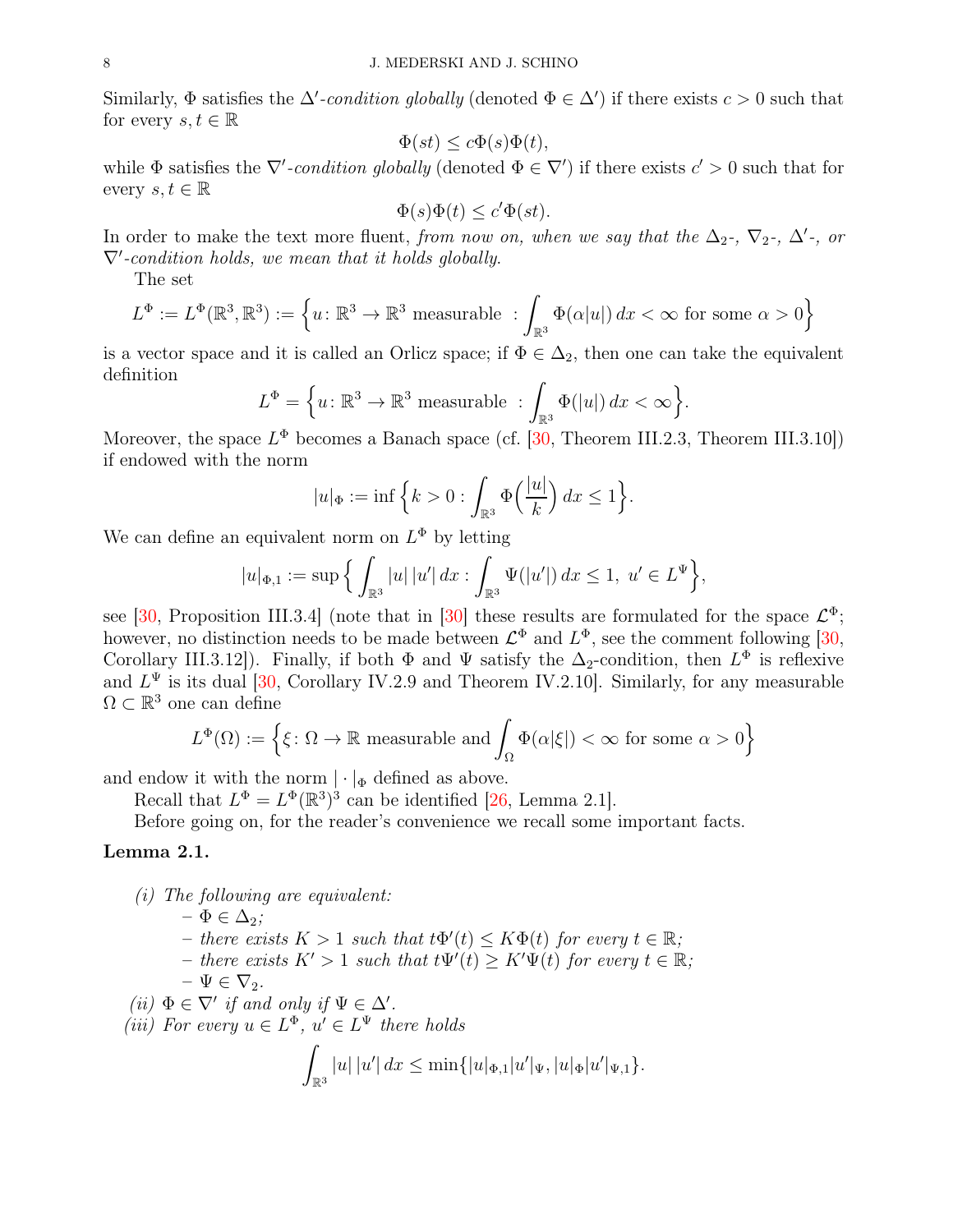- $(iv)$  Let  $u_n, u \in L^{\Phi}$ . Then  $|u_n u|_{\Phi} \to 0$  *implies that*  $\int_{\mathbb{R}^3} \Phi(|u_n u|) dx \to 0$ . If  $\Phi \in \Delta_2$ , *then*  $\int_{\mathbb{R}^3} \Phi(|u_n - u|) dx \to 0$  *implies*  $|u_n - u|_{\Phi} \to 0$ .
- $(v)$  Let  $X \subset L^{\Phi}$  and suppose  $\Phi \in \Delta_2$ . Then X is bounded if and only if  $\{\int_{\mathbb{R}^3} \Phi(|u|) dx$ :  $E \in X$  *is bounded.*

*Proof.* Point (ii) is due to [\[30,](#page-23-25) Theorem II.3.11], while the remaining ones have been proved in [\[26,](#page-23-22) Lemma 2.2].

Now we prove a preliminary result that we will use in some of the next lemmas.

<span id="page-8-0"></span>**Lemma 2.2.** Let  $1 < p < \infty$  and define  $p' := \frac{p}{p-1}$ p−1 *. Let* Φ *be any* N*-function and define*  $\Psi := \Phi^*$ . *Then* 

$$
\lim_{t \to 0} \frac{\Phi(t)}{|t|^p} = 0 \Leftrightarrow \lim_{t \to 0} \frac{\Psi(t)}{|t|^{p'}} = \infty \quad and \quad \lim_{t \to \infty} \frac{\Phi(t)}{|t|^p} = 0 \Leftrightarrow \lim_{t \to \infty} \frac{\Psi(t)}{|t|^{p'}} = \infty.
$$

*Proof.* Suppose that  $\lim_{t\to 0} \frac{\Phi(t)}{|t|^p}$  $\frac{\Phi(t)}{|t|^p} = 0$ . For  $\varepsilon > 0$ , there exists  $\delta > 0$  such that  $\Phi(t)/|t|^p \leq \varepsilon$  if  $|t| \leq \delta$ . We have

$$
\frac{\Psi(t)}{|t|^{p'}} \ge \sup \left\{ \frac{s}{|t|^{p'-1}} - \frac{\Phi(s)}{|t|^{p'}} : s \in [0, \delta] \right\} \ge \frac{1}{|t|^{p'-1}} \sup \left\{ s - \varepsilon \frac{s^p}{|t|} : s \in [0, \delta] \right\}
$$

and the maximizer of  $s - \varepsilon s^p/|t|$  when  $s \ge 0$  is  $\bar{s} = (t/p\varepsilon)^{p'-1}$ . Since we are considering the limit as  $t \to 0$ , we can take t so small that  $\bar{s} \in [0, \delta]$  and so

$$
\frac{\Psi(t)}{|t|^{p'}} \ge \left(\frac{1}{p^{p'-1}} - \frac{1}{p^{p'}}\right) \frac{1}{\varepsilon^{p'-1}} \quad \text{if } t \ll 1,
$$

hence  $\lim_{t\to 0} \Psi(t)/|t|^{p'} = \infty$ . We argue similarly if  $\lim_{t\to\infty} \frac{\Phi(t)}{|t|^{p'}}$  $\frac{\mathbf{P}(t)}{|t|^p} = 0.$ 

Suppose that  $\lim_{t\to 0} \frac{\Psi(t)}{|t|p'}$  $\frac{\Psi(t)}{|t|^{p'}} = \infty$ . For  $\varepsilon > 0$  there exist  $M > \delta > 0$  such that  $\Psi(t)/|t|^{p'} > 1/\varepsilon$ if  $|t| < \delta$  and  $\Psi(t)/|t| > 1/\varepsilon$  if  $|t| > M$ . Observe that for  $|t| \ll 1$ 

$$
\sup \left\{ s - \frac{\Psi(s)}{|t|} : s > M \right\} \le \sup \left\{ s \left( 1 - \frac{1}{|t|\varepsilon} \right) : s \ge 0 \right\} = 0
$$

and we have

$$
\frac{\Phi(t)}{|t|^p} \leq \frac{1}{|t|^{p-1}} \sup \left\{ s - \frac{\Psi(s)}{|t|} : s \in [0, \delta) \right\} \leq \frac{1}{|t|^{p-1}} \sup \left\{ s - \frac{s^{p'}}{\varepsilon |t|} : s \geq 0 \right\}
$$

$$
= \left( \frac{1}{(p')^{p-1}} - \frac{1}{(p')^p} \right) \varepsilon^{p-1}.
$$

There follows that  $\lim_{t\to 0} \Phi(t)/|t|^p = 0$ . We similarly argue that  $\lim_{t\to\infty} \frac{\Psi(t)}{|t|^{p'}}$  $\frac{\Psi(t)}{|t|^{p'}} = \infty$  implies  $\lim_{t\to\infty} \Phi(t)/|t|^p=0.$  $p = 0.$ 

From now on we, assume  $(F1)$ – $(F4)$ ,  $(N1)$ ,  $(N3)$ ,  $\Phi$  will denote an N-function as in  $(F2)$ and  $\Psi$  will denote its complementary function. We assume also

(N2') There exists  $c > 0$  such that  $\Phi(t) \leq c|t|^6$  for every  $t \in \mathbb{R}$ .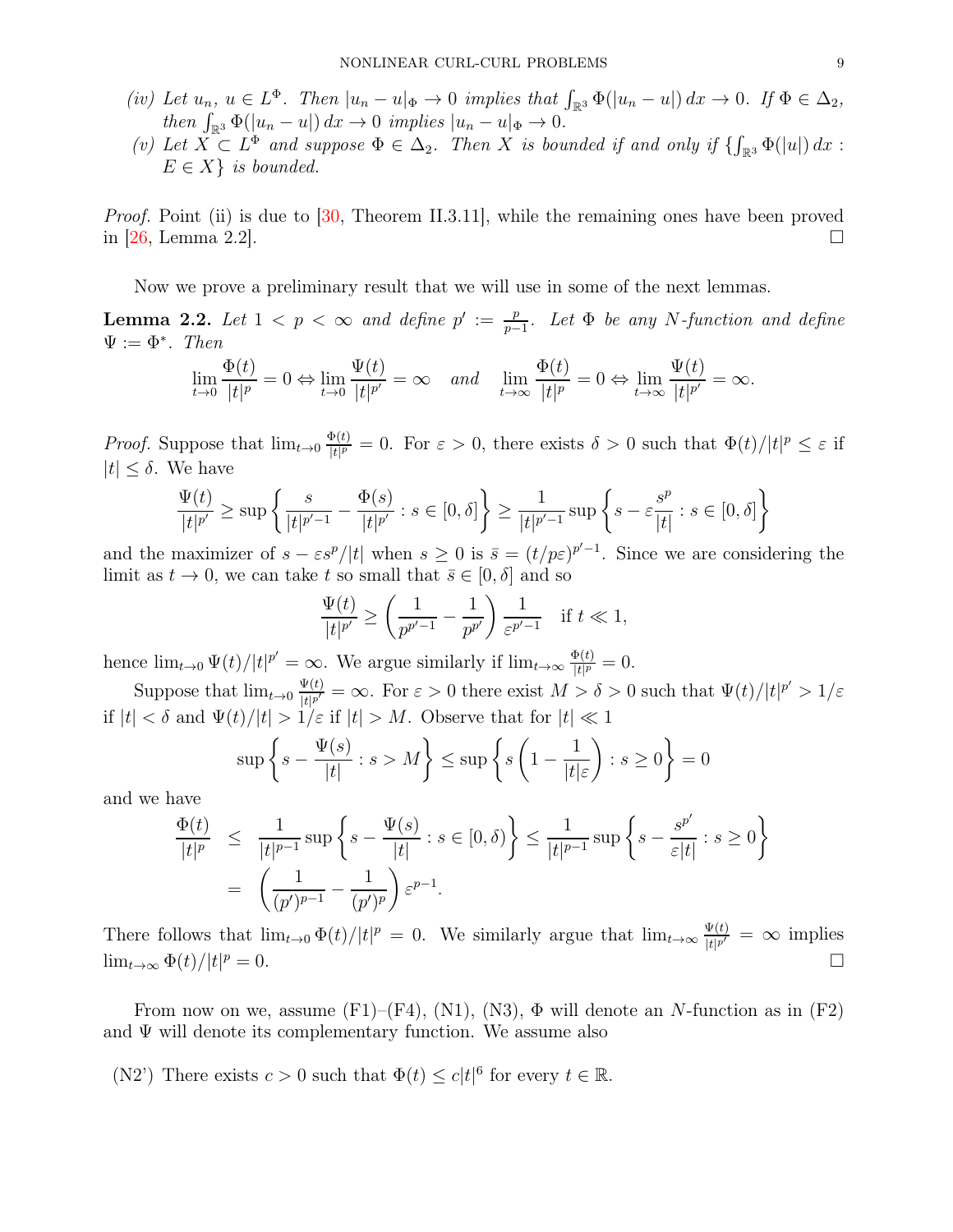(N2) will be assumed only if it is required, so that some of the results below are valid also for the critical case  $\Phi(t) = \frac{1}{6} |t|^6$ . Moreover, we will denote by  $|\cdot|_{\Phi}$  any of the two (equivalent) norms defined above, unless differently required.

Let  $\mathcal{D}(\text{curl}, \Phi)$  be the completion of  $\mathcal{C}_0^{\infty}(\mathbb{R}^3, \mathbb{R}^3)$  with respect to the norm

$$
||u||_{\text{curl},\Phi} := (|\nabla \times u|_2^2 + |u|_{\Phi}^2)^{1/2}.
$$

The subspace of divergence-free vector fields is defined by

$$
\mathcal{V} := \left\{ v \in \mathcal{D}(\text{curl}, \Phi) : \int_{\mathbb{R}^3} \langle v, \nabla \varphi \rangle \, dx = 0 \text{ for any } \varphi \in C_0^{\infty}(\mathbb{R}^3) \right\}
$$
  
=  $\{ v \in \mathcal{D}(\text{curl}, \Phi) : \text{div } v = 0 \}$ 

where div v is to be understood in the distributional sense. Let  $\mathcal{D} := \mathcal{D}^{1,2}(\mathbb{R}^3, \mathbb{R}^3)$  be the completion of  $C_0^{\infty}(\mathbb{R}^3, \mathbb{R}^3)$  with respect to the norm

$$
||u||_{\mathcal{D}} := |\nabla u|_2,
$$

and let W be the closure of  $\{\nabla \varphi : \varphi \in C_0^{\infty}(\mathbb{R}^3)\}\$  in  $L^{\Phi}$ . In view of (N2') and by Lemma [2.1](#page-7-0) (iii),  $L^6(\mathbb{R}^3, \mathbb{R}^3)$  is continuously embedded in  $L^{\Phi}$ .

The following Helmholtz decomposition has been obtained in [\[26\]](#page-23-22) provided that (N2) holds, however the proof is valid for  $(N2^{\prime})$ , cf. [\[27\]](#page-23-20).

<span id="page-9-1"></span>**Lemma 2.3.** V and W are closed subspaces of  $\mathcal{D}(\text{curl}, \Phi)$  and

$$
\mathcal{D}(\operatorname{curl}, \Phi) = \mathcal{V} \oplus \mathcal{W}.
$$

*Moreover,*  $V \subset \mathcal{D}$  *and the norms*  $\|\cdot\|_{\mathcal{D}}$  *and*  $\|\cdot\|_{\text{curl},\Phi}$  *are equivalent in*  $V$ *.* 

Observe that in view of Lemma [2.3,](#page-9-1)  $\mathcal V$  is continuously embedded in  $L^{\Phi}$ . We introduce a norm in  $V \times W$  by the formula

$$
||(v, w)|| := (||v||^2_{\mathcal{D}} + |w|^2_{\Phi})^{\frac{1}{2}}
$$

and consider the energy functional defined by  $(1.5)$  on  $\mathcal{D}(\text{curl}, \Phi)$ , and

(2.1) 
$$
\mathcal{J}(v, w) := \frac{1}{2} \int_{\mathbb{R}^3} |\nabla v|^2 + V(x)|v + w|^2 dx - \int_{\mathbb{R}^3} F(x, v + w) dx.
$$

defined on  $V \times W$ .

<span id="page-9-2"></span>The next lemma justifies some requirements in the condition (V).

<span id="page-9-0"></span>Lemma 2.4.  $Assume \Phi \circ \Psi^{-1}$  is convex.

- $(i)$   $\Phi \circ \Psi^{-1}$  *is an N*-function that satisfies the ∆<sub>2</sub>-condition.
- (*ii*) If  $V \in L^{(\Phi \circ \Psi^{-1})^* \circ \Psi}(\mathbb{R}^3)$ , then  $V \in L^{3/2}(\mathbb{R}^3)$ .
- *(iii) If, moreover,*  $\Phi$  *satisfies the*  $\nabla'$ -condition, then  $||Vu||_{\Psi} \to 0$  *as*  $||u||_{\Phi} \to 0$  *and*  $||Vu||_{\Psi}$ *is bounded if*  $||u||_{\Phi}$  *is.*

*Proof. (i)* Clearly  $\Upsilon := \Phi \circ \Psi^{-1}$  is even and convex, so now we prove that  $\lim_{t\to 0} \Upsilon(t)/t = 0$ and  $\lim_{t\to\infty} \Upsilon(t)/t = \infty$ . From (N2'), (N3), and Lemma [2.2](#page-8-0)

$$
\liminf_{t \to 0} \frac{\Psi(t)}{|t|^{6/5}} > 0 \quad \text{and} \quad \lim_{t \to \infty} \frac{\Psi(t)}{t^2} = 0,
$$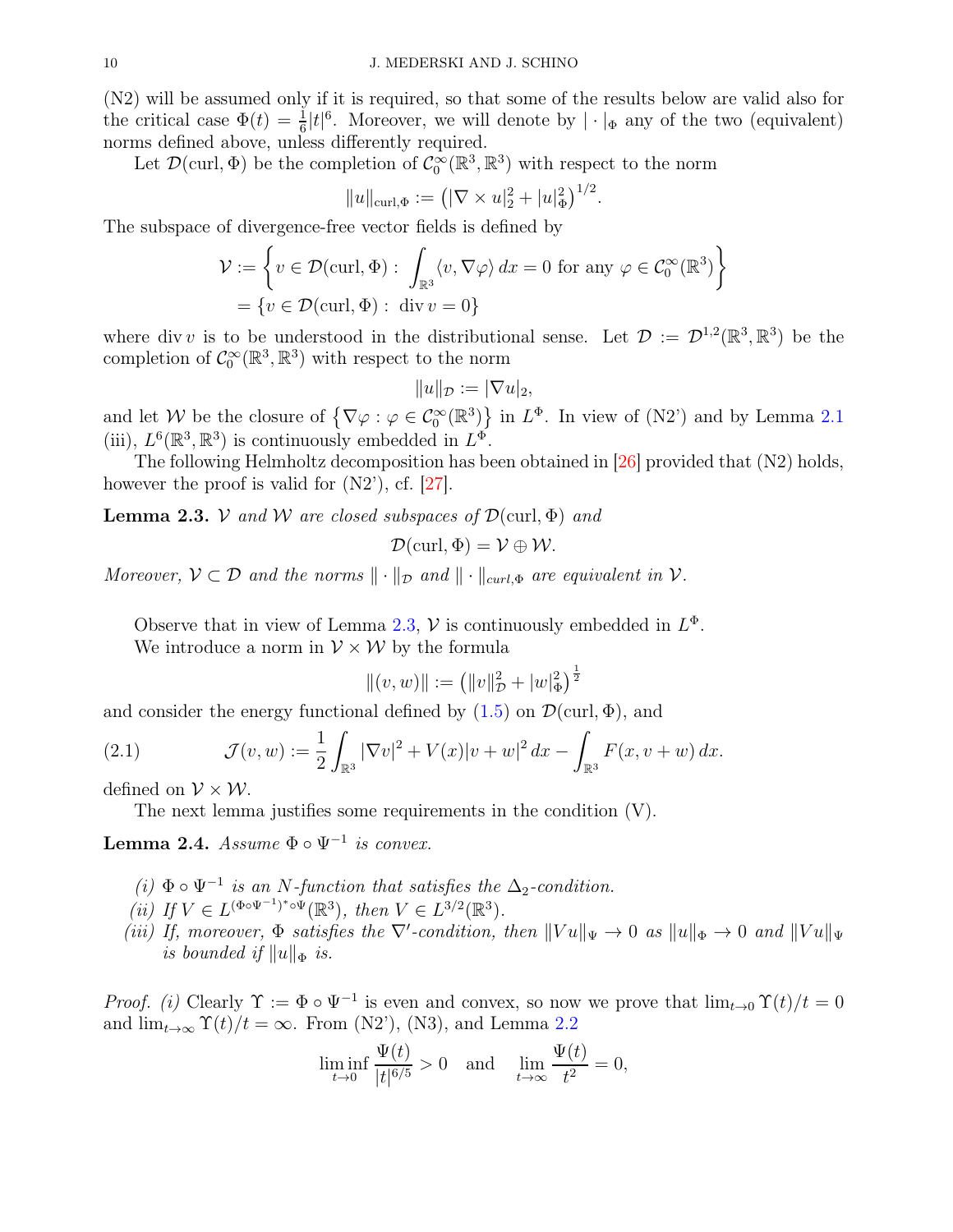which in turn implies

$$
\limsup_{t\to 0}\frac{\Psi^{-1}(t)}{|t|^{5/6}}<\infty\quad\text{and}\quad\lim_{t\to\infty}\frac{\Psi^{-1}(t)}{\sqrt{t}}=\infty
$$

and so

$$
\lim_{t \to 0} \frac{\Upsilon(t)}{t} = \lim_{t \to 0} \frac{\Phi(\Psi^{-1}(t))}{(\Psi^{-1}(t))^{6}} \frac{(\Psi^{-1}(t))^{6}}{t} = 0 \text{ and } \lim_{t \to \infty} \frac{\Upsilon(t)}{t} = \lim_{t \to 0} \frac{\Phi(\Psi^{-1}(t))}{(\Psi^{-1}(t))^{2}} \frac{(\Psi^{-1}(t))^{2}}{t} = \infty.
$$

We exploit Lemma [2.1](#page-7-0) (i) to prove that  $\Upsilon \in \Delta_2$ . Since  $\Phi \in \Delta_2$ , for a.e.  $t \in \mathbb{R}$ 

$$
t\Upsilon'(t)=\frac{t\Phi'\big(\Psi^{-1}(t)\big)}{\Psi'\big(\Psi^{-1}(t)\big)}=\frac{t\Psi^{-1}(t)\Phi'\big(\Psi^{-1}(t)\big)}{\Psi^{-1}(t)\Psi'\big(\Psi^{-1}(t)\big)}\leq C\frac{t\Phi\big(\Psi^{-1}(t)\big)}{\Psi\big(\Psi^{-1}(t)\big)}=C\Upsilon(t)
$$

where  $C > 0$  only depends on  $\Phi$  and can be supposed to be greater than 1.

*(ii)* From (N2') and Lemma [2.2](#page-8-0) we have

$$
\liminf_{t \to 0} \frac{\Psi(t)}{t^{6/5}} > 0 \quad \text{and} \quad \liminf_{t \to \infty} \frac{\Psi(t)}{t^{6/5}} > 0,
$$

hence

$$
\limsup_{t\to 0}\frac{\Psi^{-1}(t)}{t^{5/6}}<\infty\quad\text{and}\quad\limsup_{t\to\infty}\frac{\Psi^{-1}(t)}{t^{5/6}}<\infty.
$$

This, again with (N2'), yields

$$
\limsup_{t \to 0} \frac{\Upsilon(t)}{t^5} < \infty \quad \text{and} \quad \limsup_{t \to \infty} \frac{\Upsilon(t)}{t^5} < \infty,
$$

and so, still via Lemma [2.2,](#page-8-0)

$$
\liminf_{t \to 0} \frac{\Upsilon^*(t)}{t^{5/4}} > 0 \quad \text{and} \quad \liminf_{t \to \infty} \frac{\Upsilon^*(t)}{t^{5/4}} > 0,
$$

hence there exist  $C_1, C_2 > 0$  such that for all  $t \in \mathbb{R}$ 

$$
\Psi^{-1}(t) \le C_1 |t|^{5/6}
$$
 and  $|t|^{5/4} \le C_2 \Upsilon^*(t)$ .

Then

$$
\int_{\mathbb{R}^3} |V(x)|^{3/2} dx = \alpha^{-3/2} \int_{\mathbb{R}^3} \left| \Psi^{-1} \big( \Psi(\alpha V(x)) \big) \right|^{3/2} dx \le (C_1/\alpha)^{3/2} \int_{\mathbb{R}^3} |\Psi(\alpha V(x))|^{5/4} dx
$$
  
=  $(C_1/\alpha)^{3/2} C_2 \int_{\mathbb{R}^3} \Upsilon^* \big( \Psi(\alpha V(x)) \big) dx < \infty,$ 

where  $\alpha$  is from the condition  $V \in L^{\Upsilon^*\circ\Psi}(\mathbb{R}^3)$ .

*(iii)* In view of Lemma [2.1](#page-7-0) it suffices to prove that  $\int_{\mathbb{R}^3} \Psi(\alpha|Vu|) dx \to 0$  as  $||u||_{\Phi} \to 0$ and that  $\int_{\mathbb{R}^3} \Psi(\alpha|Vu|) dx$  is bounded if  $||u||_{\Phi}$  is, where  $\alpha$  is as before. If  $\bar{c} > 0$  is the constant associated with the  $\Delta'$ -condition of  $\Psi$ , then

$$
\int_{\mathbb{R}^3} \Psi(\alpha|Vu|) dx \leq \bar{c} \int_{\mathbb{R}^3} \Psi(\alpha V)\Psi(|u|) dx \leq \bar{c} ||\Psi(\alpha V)||_{\Upsilon^*,1} ||\Psi(|u|)||_{\Upsilon}
$$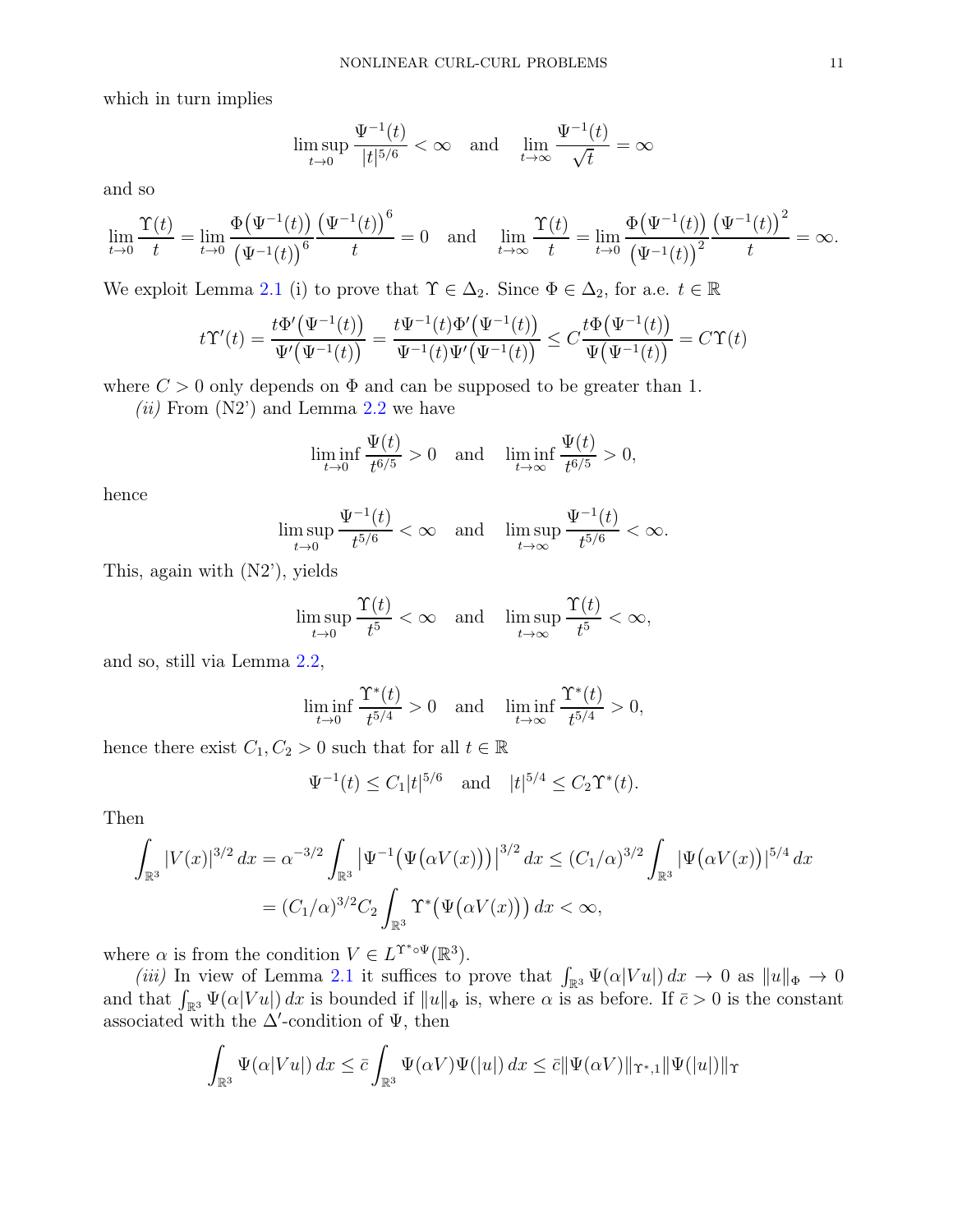and  $\|\Psi(\alpha V)\|_{\Upsilon^*,1} < \infty$  because  $\int_{\mathbb{R}^3} \Upsilon^*(\Psi(\alpha V)) dx < \infty$ , hence we only need to prove that  $\|\Psi(|u|)\|_{\Upsilon} \to 0$  as  $\|u\|_{\Phi} \to 0$ ; but this is obvious in view of Lemma [2.1](#page-7-0) (iv) and item (i) in this lemma because

$$
\int_{\mathbb{R}^3} \Upsilon(\Psi(|u|)) dx = \int_{\mathbb{R}^3} \Phi(|u|) dx \to 0.
$$

Likewise for the boundedne

The next lemma is an improvement of [\[26,](#page-23-22) Lemma 2.5] provided in [\[31\]](#page-23-27), which does not require  $\Phi$  to be strictly convex.

<span id="page-11-1"></span>**Lemma 2.5.** *There exists*  $C > 0$  *such that for all*  $t \in \mathbb{R}$  $\Psi(\Phi'(t)) \leq C\Phi(t).$ 

*Proof.* From (N1), Lemma [2.1](#page-7-0) (i), and [\[30,](#page-23-25) Theorem I.III.3] there holds

$$
\Psi(\Phi'(t)) = t\Phi'(t) - \Phi(t) \le (K - 1)\Phi(t).
$$

In virtue of Lemmas [2.4](#page-9-0) (iii) and [2.5,](#page-11-1) we can prove as in [\[26,](#page-23-22) Proposition 2.6] that  $\mathcal J$  is of class  $C^1$ . It is then standard to show the following result.

**Proposition 2.6.** Let  $u = v + w \in V \oplus W$ . Then  $(v, w)$  is a critical point of  $\mathcal J$  if and only if u *is a critical point of*  $\mathcal E$  *if and only if*  $\mathcal E$  *is a weak solution to* [\(1.1\)](#page-0-0)*, i.e.* 

<span id="page-11-0"></span>
$$
\int_{\mathbb{R}^3} \langle u, \nabla \times \nabla \times \varphi \rangle dx = \int_{\mathbb{R}^3} \langle -V(x)u + f(x, u), \varphi \rangle dx \quad \text{for any } \varphi \in C_0^{\infty}(\mathbb{R}^3, \mathbb{R}^3).
$$

#### 3. CRITICAL POINT THEORY

We recall the abstract setting from  $[4, 5, 26]$  $[4, 5, 26]$  $[4, 5, 26]$  $[4, 5, 26]$ . Let X be a reflexive Banach space with the norm  $\|\cdot\|$  and a topological direct sum decomposition  $X = X^+ \oplus \tilde{X}$ , where  $X^+$  is a Hilbert space with a scalar product  $\langle ., . \rangle$ . For  $u \in X$  we denote by  $u^+ \in X^+$  and  $\tilde{u} \in \tilde{X}$ <br>the convergence is guarantee of the set of  $u^+ + \tilde{u}$ . We gave equive  $\langle u, u \rangle = ||u||^2$  for any the corresponding summands so that  $u = u^+ + \tilde{u}$ . We may assume  $\langle u, u \rangle = ||u||^2$  for any<br> $u \in X^+$  and  $||u||^2 = ||u||^2$ . The topology  $\mathcal{T}$  any  $X$  is defined as the product of the  $u \in X^+$  and  $||u||^2 = ||u^+||^2 + ||\tilde{u}||^2$ . The topology  $\mathcal{T}$  on X is defined as the product of the norm topology in  $X^+$  and the weak topology in  $\widetilde{X}$ . Thus  $u_n \xrightarrow{\mathcal{T}} u$  is equivalent to  $u_n^+ \to u^+$ and  $\widetilde{u}_n \rightharpoonup \widetilde{u}$ .

Let  $\mathcal J$  be a functional on  $X$  of the form

$$
\mathcal{J}(u) = \frac{1}{2}||u^+||^2 - \mathcal{I}(u) \quad \text{for } u = u^+ + \widetilde{u} \in X^+ \oplus \widetilde{X}.
$$

The set

$$
\mathcal{M}:=\{u\in X:\,\mathcal{J}'(u)|_{\widetilde{X}}=0\}=\{u\in X:\,\mathcal{I}'(u)|_{\widetilde{X}}=0\}
$$

obviously contains all critical points of  $\mathcal J$ . Suppose the following assumptions hold.

(I1)  $\mathcal{I} \in \mathcal{C}^1(X, \mathbb{R})$  and  $\mathcal{I}(u) \geq \mathcal{I}(0) = 0$  for any  $u \in X$ . (I2)  $\mathcal I$  is  $\mathcal T$ -sequentially lower semicontinuous:  $u_n \xrightarrow{\mathcal T} u \implies \liminf \mathcal I(u_n) \geq \mathcal I(u)$ . (I3) If  $u_n \xrightarrow{\mathcal{T}} u$  and  $\mathcal{I}(u_n) \to \mathcal{I}(u)$ , then  $u_n \to u$ .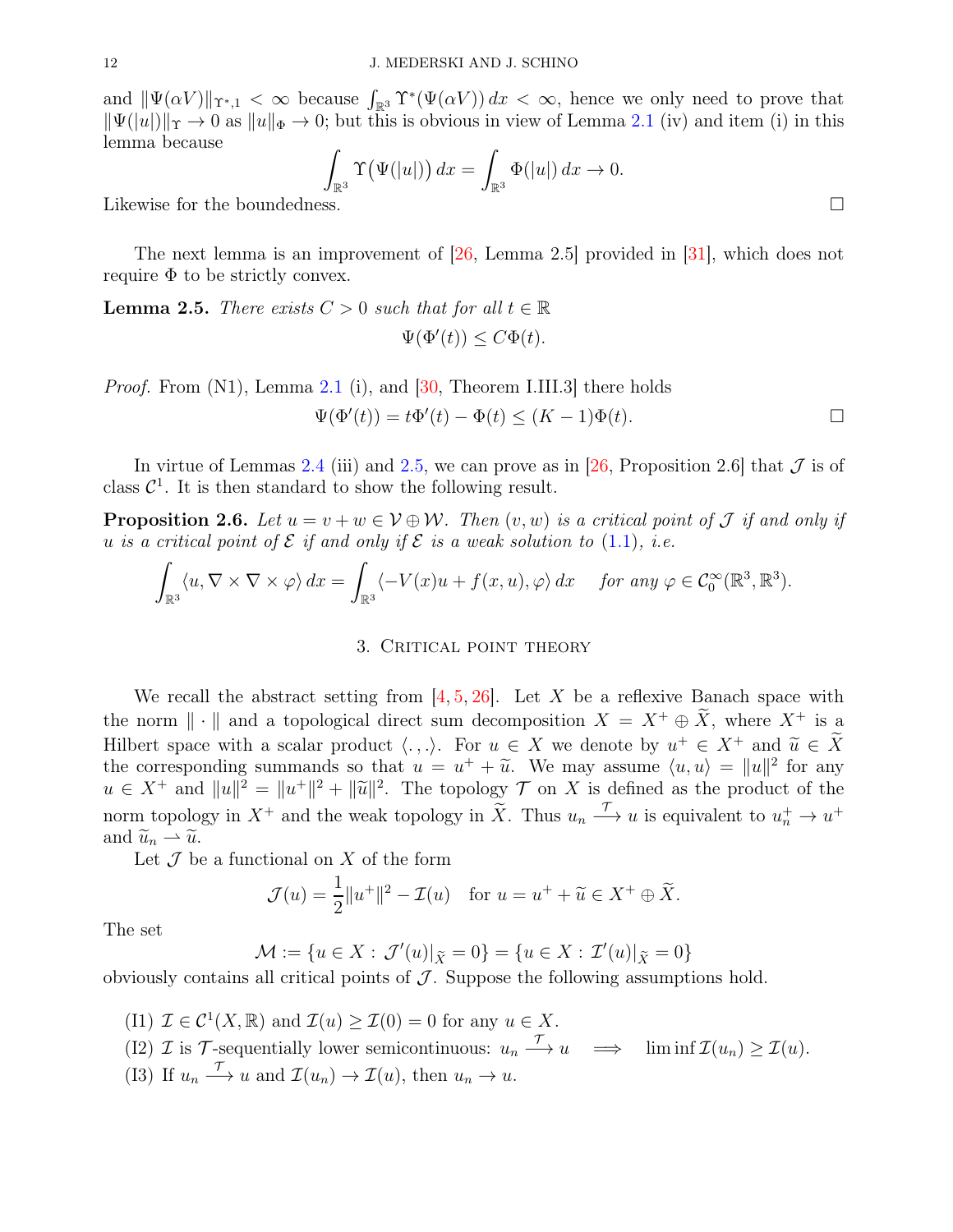(I4)  $||u^+|| + \mathcal{I}(u) \to \infty$  as  $||u|| \to \infty$ .

(I5) If  $u \in \mathcal{M}$  then  $\mathcal{I}(u) < \mathcal{I}(u+v)$  for every  $v \in \widetilde{X} \setminus \{0\}.$ 

Clearly, if a strictly convex functional  $\mathcal I$  satisfies (I4), then (I2) and (I5) hold. Note that for any  $u \in X^+$  we find  $m(u) \in \mathcal{M}$  which is the unique global maximizer of  $\mathcal{J}|_{u+\tilde{X}}$ . Note that  $\mathcal{M}$ needs not be a differentiable manifold because  $\mathcal{I}'$  is only required to be continuous. In order to apply classical critical point theory like the mountain pass theorem to  $\mathcal{J} \circ m : X^+ \to \mathbb{R}$  we need some additional assumptions.

(I6) There exists  $r > 0$  such that  $a := \inf_{u \in X^+, ||u|| = r} \mathcal{J}(u) > 0$ . (I7)  $\mathcal{I}(t_n u_n)/t_n^2 \to \infty$  if  $t_n \to \infty$  and  $u_n^+ \to u^+ \neq 0$  as  $n \to \infty$ .

According to  $[5,$  Theorem 4.4, if  $(11)$ – $(17)$  hold and

$$
c_{\mathcal{M}} := \inf_{\gamma \in \Gamma} \sup_{t \in [0,1]} \mathcal{J}(\gamma(t)),
$$

where

$$
\Gamma := \{ \gamma \in C([0,1], \mathcal{M}) : \gamma(0) = 0, \ ||\gamma(1)^{+}|| > r, \ \text{and} \ \mathcal{J}(\gamma(1)) < 0 \},
$$

then  $c_M \ge a > 0$  and  $\mathcal J$  has a  $(PS)_{c_M}$ -sequence  $(u_n)$  in  $\mathcal M$ , i.e.,  $\mathcal J'(u_n) \to 0$  and  $\mathcal J(u_n) \to c_M$ . If, in addition,  $\mathcal J$  satisfies a variant of the Palais–Smale condition in  $\mathcal M$ , then  $c_{\mathcal M}$  is achieved by a critical point of J. Since we look for solutions to  $(1.1)$  in  $\mathbb{R}^3$  and not in a bounded domain as in [\[5\]](#page-23-12), this condition is no longer satisfied. We consider the set

$$
\mathcal{N} := \{ u \in X \setminus \tilde{X} : \mathcal{J}'(u)|_{\mathbb{R}u \oplus \tilde{X}} = 0 \} = \{ u \in \mathcal{M} \setminus \tilde{X} : \mathcal{J}'(u)[u] = 0 \} \subset \mathcal{M}
$$

and we require the following condition on  $\mathcal{I}$ :

(I8) 
$$
\frac{t^2-1}{2}\mathcal{I}'(u)[u] + \mathcal{I}(u) - \mathcal{I}(tu+v) = \frac{t^2-1}{2}\mathcal{I}'(u)[u] + t\mathcal{I}'(u)[v] + \mathcal{I}(u) - \mathcal{I}(tu+v) \le 0
$$
 for every  $u \in \mathcal{N}$ ,  $t \ge 0$ ,  $v \in \widetilde{X}$ .

In [\[4,](#page-23-11) [5\]](#page-23-12), it was additionally assumed that *strict inequality holds* provided  $u \neq tu + v$ . This stronger variant of (I8) implies that for any  $u^+ \in X^+ \setminus \{0\}$  the functional  $\mathcal J$  has a unique critical point  $n(u^+)$  on the half-space  $\mathbb{R}^+u^+ + \tilde{X}$ . Moreover,  $n(u^+)$  is the global maximizer of  $J$  on this half-space, the map

$$
n: SX^+ = \{u^+ \in X^+ : ||u^+|| = 1\} \to \mathcal{N}
$$

is a homeomorphism, the set  $\mathcal N$  is a topological manifold, and it is enough to look for critical points of  $\mathcal{J} \circ n$ . N is called the Nehari-Pankov manifold. This is the approach of [\[42\]](#page-24-5). However, if the weaker condition (I8) holds, this procedure cannot be repeated. In particular,  $\mathcal N$  needs not be a manifold.

Let  $u \in \mathcal{N}$ . In view of (I8) we get by explicit computation

$$
\mathcal{J}(tu+v) = \mathcal{J}(tu+v) - \mathcal{J}'(u) \left[\frac{t^2-1}{2}u + tv\right] \le \mathcal{J}(u)
$$

for any  $t \geq 0$  and  $v \in \tilde{X}$ . Hence, u is a (not necessarily unique) maximizer of  $\mathcal J$  on  $\mathbb R^+u+\tilde{X}$ . Let

$$
\widetilde{\mathcal{J}} := \mathcal{J} \circ m \colon X^+ \to \mathbb{R}.
$$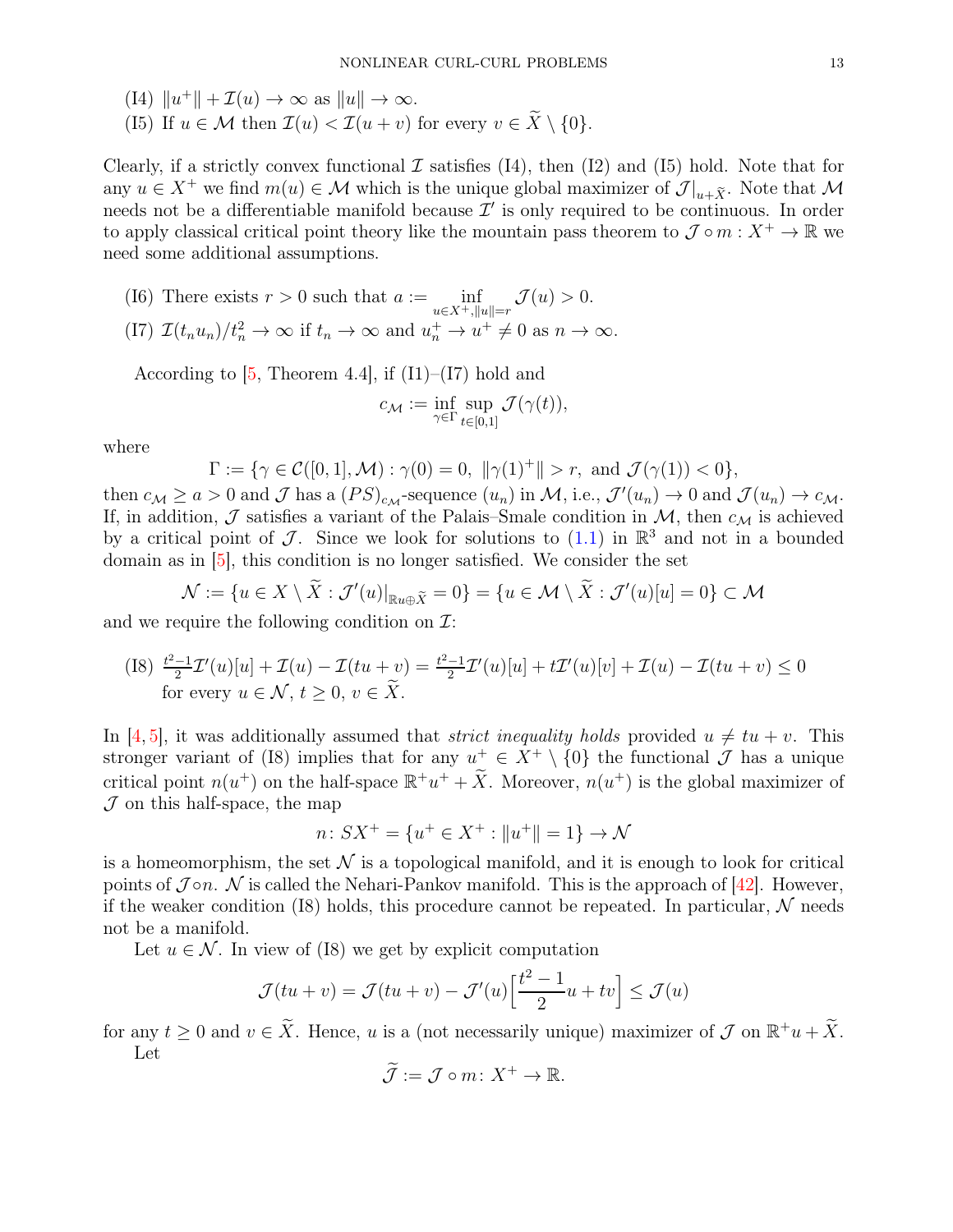Before stating the main results of this section, we recall the following properties  $(i)$ – $(iv)$  taken from [\[5,](#page-23-12) Proof of Theorem 4.4]. Note that (I8) has not been used there.

- (i) For each  $u^+ \in X^+$  there exists a unique  $\widetilde{u} \in \widetilde{X}$  such that  $m(u^+) := u^+ + \widetilde{u} \in \mathcal{M}$ . This  $m(u^+)$  is the minimizer of  $\mathcal I$  on  $u^+ + \overline{X}$ .
- (ii)  $m: X^+ \to \mathcal{M}$  is a homeomorphism with the inverse  $\mathcal{M} \ni u \mapsto u^+ \in X^+$ .
- (iii)  $\widetilde{\mathcal{J}} = \mathcal{J} \circ m \in \mathcal{C}^1(X^+, \mathbb{R}).$
- (iv)  $\widetilde{\mathcal{J}}'(u^+) = \mathcal{J}'(m(u^+))|_{X^+}: X^+ \to \mathbb{R}$  for every  $u^+ \in X^+$ .

As usual,  $(u_n) \subset X^+$  will be called *a Cerami sequence* for  $\widetilde{\mathcal{J}}$  at the level c if  $(1 +$  $||u_n||$   $\mathcal{J}'(u_n) \to 0$  and  $\mathcal{J}(u_n) \to c$ . In view of (I4), it is clear that if  $(u_n)$  is a bounded Cerami sequence for  $\mathcal{J}$ , then  $(m(u_n)) \subset \mathcal{M}$  is a bounded Cerami sequence for  $\mathcal{J}$ .

<span id="page-13-0"></span>**Theorem 3.1** ([\[26\]](#page-23-22)). *Suppose*  $\mathcal{J} \in \mathcal{C}^1(X,\mathbb{R})$  *satisfies* (*I1*)–(*I7*). *Then:* 

- *(a)*  $c_M \ge a > 0$  *and*  $\widetilde{J}$  *has a Cerami sequence*  $(u_n)$  *at the level*  $c_M$ *.*
- *(b)* If J satisfies also (I8), then  $c_M = c_N := \inf_N \mathcal{J}$  and N is bounded away from  $\widetilde{X}$ *(hence closed in* X*).*

For a topological group acting on X, denote the orbit of  $u \in X$  by  $G * u$ , i.e.,

$$
G * u := \{ gu : g \in G \}.
$$

A set  $A \subset X$  is called *G*-invariant if  $qA \subset A$  for all  $q \in G$ . *J* : *X* → R is called *G*-invariant and  $T: X \to X^*$  G-equivariant if  $\mathcal{J}(qu) = \mathcal{J}(u)$  and  $T(gu) = gT(u)$  for all  $g \in G$ ,  $u \in X$ .

In order to deal with multiplicity of critical points, assume that  $G$  is a topological group such that

(G) G acts on X by isometries and discretely in the sense that for each  $u \neq 0$ ,  $(G*u) \setminus \{u\}$ is bounded away from u. Moreover,  $\mathcal J$  is G-invariant and  $X^+$ ,  $\widetilde X$  are G-invariant.

Observe that M is G-invariant and  $m: X^+ \to M$  is G-equivariant. In our application to [\(1.1\)](#page-0-0) we have  $G = \mathbb{Z}^3$  acting by translations, see Theorem [1.1.](#page-5-1)

Since all the nontrivial critical points u of  $\mathcal J$  are in  $\mathcal N$ , it follows from Theorem [3.1](#page-13-0) that  $\mathcal{J}(u) \geq a$  for all such u.

We introduce the following variant of the *Cerami condition* between the levels  $\alpha, \beta \in \mathbb{R}$ .

- $(M)_{\alpha}^{\beta}$  (a) Let  $\alpha \leq \beta$ . There exists  $M_{\alpha}^{\beta}$  such that  $\limsup_{n\to\infty} ||u_n|| \leq M_{\alpha}^{\beta}$  for every  $(u_n) \subset$  $X^+$  satisfying  $\alpha \leq \liminf_{n\to\infty} \widetilde{\mathcal{J}}(u_n) \leq \limsup_{n\to\infty} \widetilde{\mathcal{J}}(u_n) \leq \beta$  and  $(1 + ||u_n||)\tilde{\mathcal{J}}'(u_n) \to 0.$ 
	- (b) Suppose in addition that the number of critical orbits in  $\mathcal{J}_{\alpha}^{\beta}$  is finite. Then there exists  $m_{\alpha}^{\beta} > 0$  such that if  $(u_n)$ ,  $(v_n)$  are two sequences as above and  $||u_n - v_n|| < m_{\alpha}^{\beta}$ for all *n* large, then  $\liminf_{n\to\infty} ||u_n - v_n|| = 0.$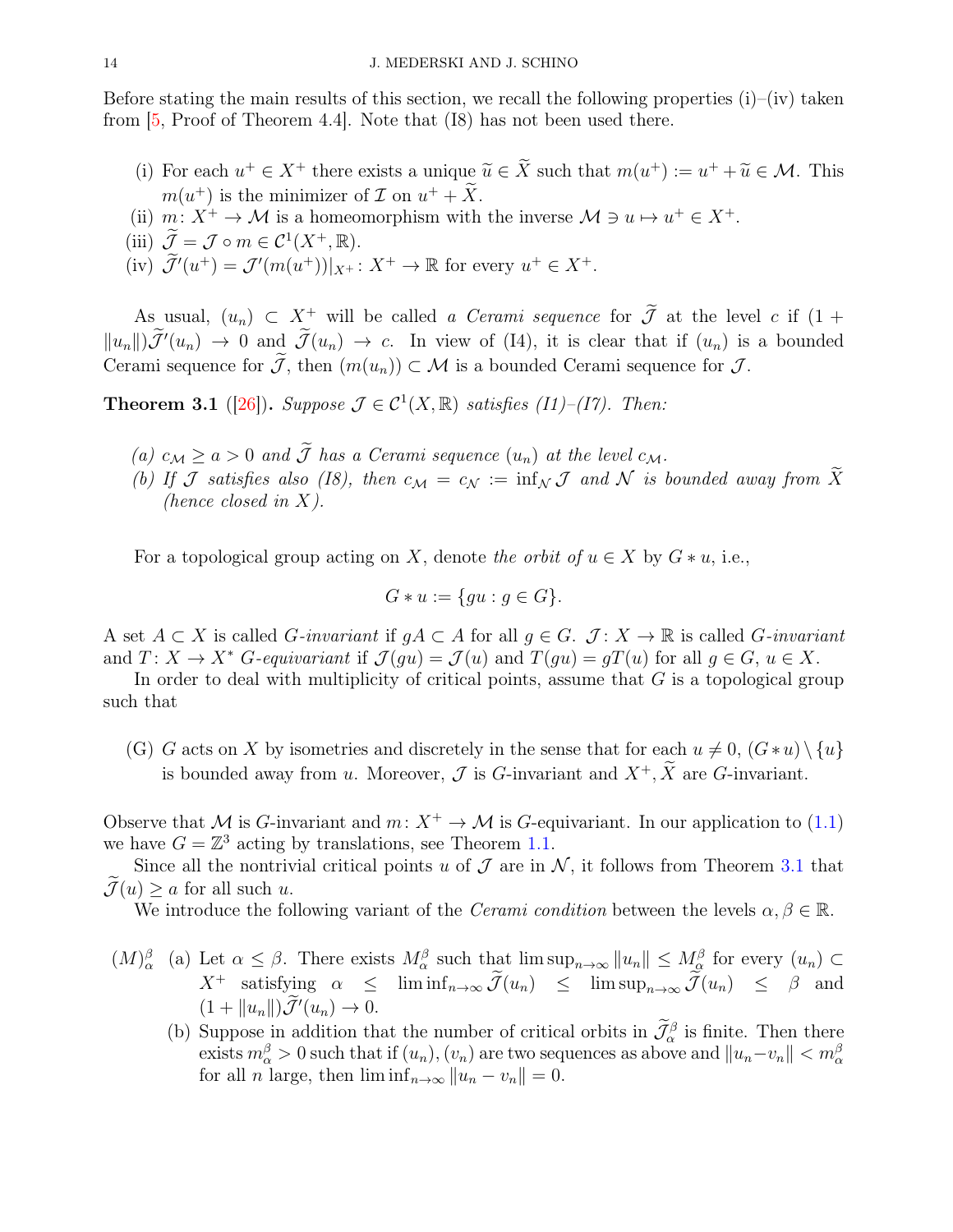Note that if  $\mathcal J$  is even, then m is odd (hence  $\tilde{\mathcal J}$  is even) and  $\mathcal M$  is symmetric, i.e.,  $\mathcal{M} = -\mathcal{M}$ . Note also that  $(M)_{\alpha}^{\beta}$  is a condition on  $\bar{\mathcal{J}}$  and *not* on  $\bar{\mathcal{J}}$ . Our main multiplicity result reads as follows.

<span id="page-14-1"></span>**Theorem 3.2** ([\[26\]](#page-23-22)). *Suppose*  $\mathcal{J} \in \mathcal{C}^1(X,\mathbb{R})$  *satisfies (I1)–(I8)* and dim  $(X^+) = \infty$ . (a) If  $(M)_0^{c_M+\varepsilon}$  holds for some  $\varepsilon > 0$ , then either  $c_M$  is attained by a critical point or there *exists a sequence of critical values*  $c_n$  *such that*  $c_n > c_M$  *and*  $c_n \to c_M$  *as*  $n \to \infty$ *.* (b) If  $(M)_{0}^{\beta}$  holds for every  $\beta > 0$  and  $\mathcal{J}$  is even, then  $\mathcal{J}$  has infinitely many distinct critical *orbits.*

# 4. Properties of the functional J for curl-curl

<span id="page-14-0"></span>Recall our earlier assumption that  $(N1)$ ,  $(N2)$ ,  $(N3)$  and  $(F1)$ – $(F4)$  hold. We will check that assumptions  $(I1)$ – $(I8)$  are satisfied and we want to apply Theorems [3.1](#page-13-0) and [3.2.](#page-14-1)

Define the manifold

$$
\mathcal{M} := \{(v, w) \in \mathcal{V} \times \mathcal{W} : \mathcal{J}'(v, w)[(0, \psi)] = 0 \text{ for any } \psi \in \mathcal{W}\}\
$$

and the Nehari-Pankov set for  $\mathcal J$ 

$$
\mathcal{N} := \{ (v, w) \in \mathcal{V} \times \mathcal{W} : u \neq 0, \ \mathcal{J}'(v, w)[(v, w)] = 0, \\ \text{and } \mathcal{J}'(v, w)[(0, \psi)] = 0 \ \text{ for any } \psi \in \mathcal{W} \} \subset \mathcal{M}.
$$

Observe that  $u = v + w \in \mathcal{N}_{\mathcal{E}}$  if and only if  $(v, w) \in \mathcal{N}$  ( $\mathcal{N}_{\mathcal{E}}$  is defined in [\(1.12\)](#page-5-0)). Moreover,  $\mathcal{N}$ contains all nontrivial critical points of  $\mathcal{J}$ . In general  $\mathcal{N}_{\mathcal{E}}, \mathcal{N}$ , and  $\mathcal{M}$  are not  $\mathcal{C}^1$ -manifolds.

<span id="page-14-2"></span>**Proposition 4.1.** *If*  $(v, w) \in V \times W$  *then* 

$$
\mathcal{J}(tv, tw + \psi) - \mathcal{J}'(v, w) \left[ \left( \frac{t^2 - 1}{2} v, \frac{t^2 - 1}{2} w + t \psi \right) \right] \le \mathcal{J}(v, w)
$$

*for any*  $\psi \in \mathcal{W}$  *and*  $t \geq 0$ *.* 

*Proof.* Let  $(v, w) \in V \times W$ ,  $\psi \in W$ ,  $t \geq 0$ . We define

$$
D(t, \psi) := \mathcal{J}(tv, tw + \psi) - \mathcal{J}(v, w) - \mathcal{J}'(v, w) \left[ \left( \frac{t^2 - 1}{2} v, \frac{t^2 - 1}{2} w + t \psi \right) \right] - \frac{1}{2} \int_{\mathbb{R}^3} V(x) |\psi|^2 dx
$$

and observe that

$$
D(t, \psi) = \int_{\mathbb{R}^3} \langle f(x, v + w), \frac{t^2 - 1}{2} (v + w) + t \psi \rangle dx + \int_{\mathbb{R}^3} F(x, v + w) - F(x, t(v + w) + \psi) dx.
$$

Now we can argue as in [\[26,](#page-23-22) Proof of Proposition 4.1] and show that

$$
\langle f(x, v+w), \frac{t^2 - 1}{2}(v+w) + t\psi \rangle + F(x, v+w) - F(x, t(v+w) + \psi) \le 0
$$

for all  $t \geq 0$ ,  $\psi \in \mathbb{R}^3$  and a.e.  $x \in \mathbb{R}^3$ , where (F4) plays a crucial role. Since  $V(x) \leq 0$ , we  $\Box$ conclude.  $\Box$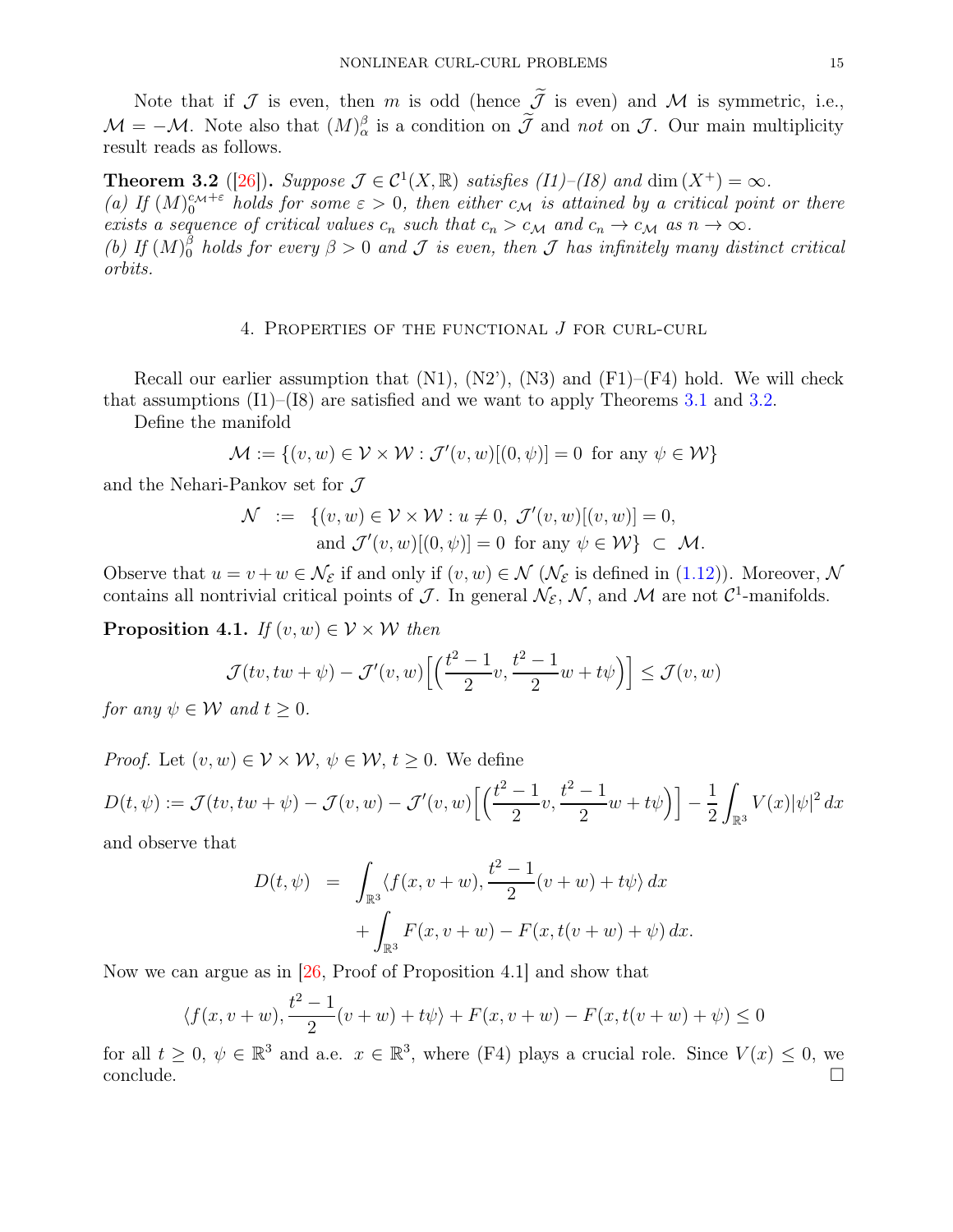<span id="page-15-1"></span>Consider  $I: L^{\Phi} \to \mathbb{R}$  and  $\mathcal{I}: L^{\Phi} \times \mathcal{W} \to \mathbb{R}$  given by

$$
(4.1) \quad \mathcal{I}(v, w) := I(v + w) := \int_{\mathbb{R}^3} -\frac{1}{2} V(x) |v + w|^2 + F(x, v + w) \, dx \quad \text{ for } (v, w) \in L^{\Phi} \times \mathcal{W}
$$

and recall that I and I are of class  $\mathcal{C}^1$ . Under the assumptions of Theorem [1.1,](#page-5-1) I and I are strictly convex. Moreover, the following property holds.

<span id="page-15-2"></span>**Lemma 4.2.** If  $u_n \rightharpoonup u$  in  $L^{\Phi}$  and  $I(u_n) \rightarrow I(u)$ , then  $u_n \rightarrow u$  in  $L^{\Phi}$ .

*Proof.* We show that (up to a subsequence)  $u_n(x) \to u(x)$  a.e. on  $\mathbb{R}^3$ . Since  $I(u_n) \to I(u)$ , we have

<span id="page-15-0"></span>
$$
\lim_{n \to \infty} \int_{\mathbb{R}^3} V(x) |u_n|^2 dx = \int_{\mathbb{R}^3} V(x) |u|^2 dx.
$$

and

(4.2) 
$$
\lim_{n \to \infty} \int_{\mathbb{R}^3} F(x, u_n) dx = \int_{\mathbb{R}^3} F(x, u) dx.
$$

If (V) holds, then passing to a subsequence  $\lim_{n\to\infty} \int_{\mathbb{R}^3} V(x) |u_n - u(x)|^2 dx = 0$  and  $u_n(x) \to$  $u(x)$  a.e. on  $\mathbb{R}^3$ . If  $V = 0$ , then by the strict convexity we infer that for any  $0 < r \le R$ ,

$$
m_{r,R} := \inf_{\substack{x,u_1,u_2 \in \mathbb{R}^3 \\ r \le |u_1-u_2|, \\ |u_1|, |u_2| \le R}} \frac{1}{2} \big( F(x,u_1) + F(x,u_2) \big) - F\left(x, \frac{u_1 + u_2}{2}\right) > 0.
$$

Observe that by  $(4.2)$  and convexity of  $F$ ,

$$
0 \leq \limsup_{n \to \infty} \int_{\mathbb{R}^3} \frac{1}{2} (F(x, u_n) + F(x, u)) - F\left(x, \frac{u_n + u}{2}\right) dx \leq 0.
$$

Therefore, setting

$$
\Omega_n := \{ x \in \mathbb{R}^3 : |u_n - u| \ge r, \ |u_n| \le R, \ |u| \le R \},\
$$

there holds

$$
|\Omega_n|m_{r,R} \leq \int_{\mathbb{R}^3} \frac{1}{2} (F(x, u_n) + F(x, u)) - F\left(x, \frac{u_n + u}{2}\right) dx,
$$

and thus  $|\Omega_n| \to 0$  as  $n \to \infty$ . Since  $0 < r \leq R$  are arbitrarily chosen, we deduce

$$
u_n \to u \quad \text{a.e. on } \mathbb{R}^3.
$$

In view of a variant of the Brezis-Lieb result [\[26,](#page-23-22) Lemma 4.3], we obtain

$$
\int_{\mathbb{R}^3} F(x, u_n) dx - \int_{\mathbb{R}^3} F(x, u_n - u) dx \rightarrow \int_{\mathbb{R}^3} F(x, u) dx
$$

and hence

$$
\int_{\mathbb{R}^3} F(x, u_n - u) \, dx \to 0.
$$

By (F2) and Lemma [2.1](#page-7-0) (iii) we get  $|u_n - u|_{\Phi} \to 0$ .

<span id="page-15-3"></span>**Lemma 4.3.** Let  $(v_n, w_n) \subset \mathcal{V} \times \mathcal{W}$ ,  $0 \neq v \in \mathcal{V}$ , and  $(t_n) \subset (0, \infty)$  such that  $v_n \rightharpoonup v$  in  $\mathcal{D}$  and  $t_n \to \infty$  *as*  $n \to \infty$ *. Then* 

$$
\lim_{n \to \infty} \frac{1}{t_n^2} \int_{\mathbb{R}^3} \Phi(t_n | v_n + w_n|) \, dx = \infty.
$$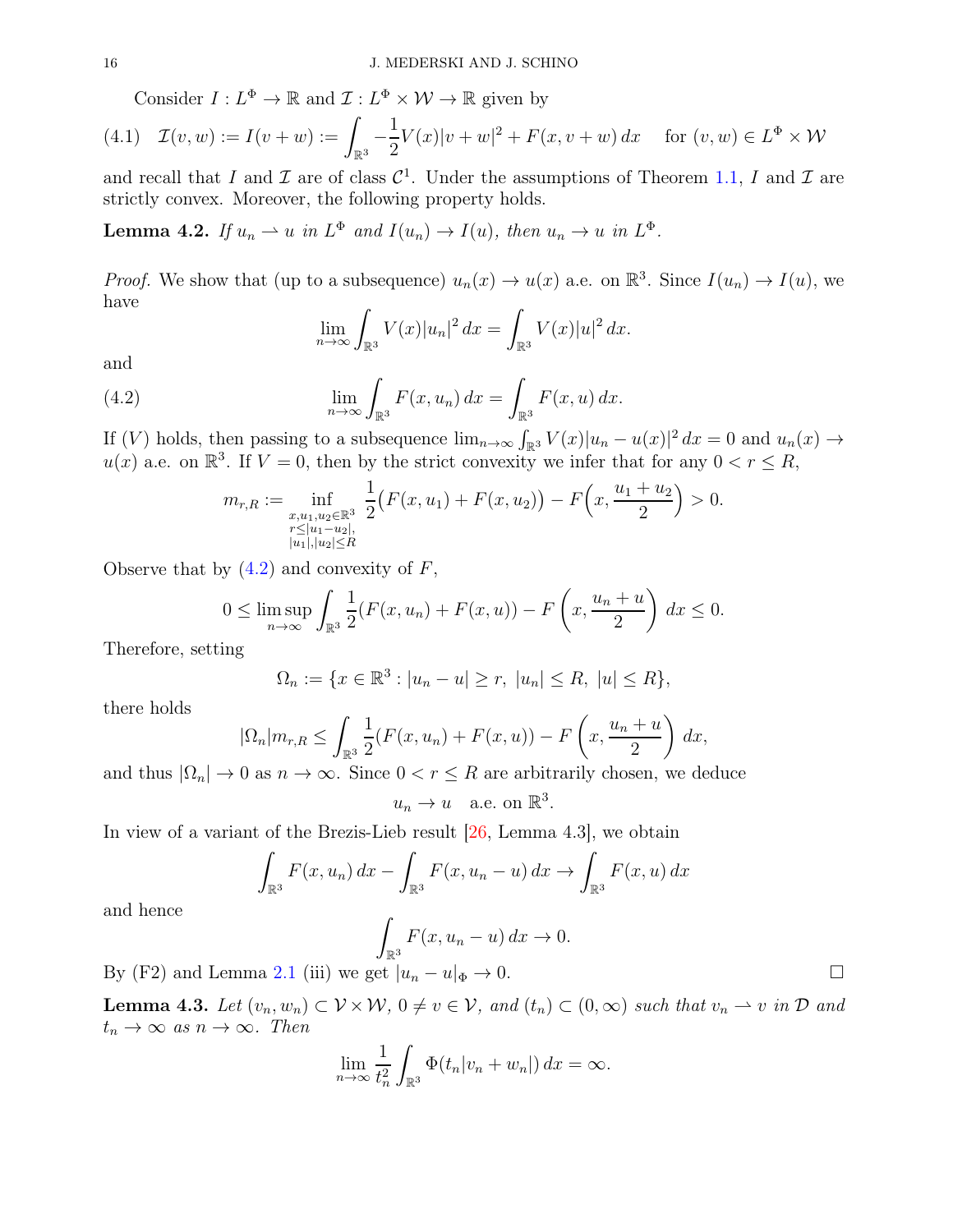*Proof.* We argue as in proof of [\[26,](#page-23-22) Proposition 4.4]. Take  $R_0 > 0$  such that  $v \neq 0$  in  $B(0, R_0)$ . In view of  $(N3)$  we find  $C > 0$  such that

<span id="page-16-0"></span>
$$
C\Phi(t) \ge t^2 \quad \text{for } t \ge 1.
$$

Then

$$
\int_{B(0,R)} |v_n + w_n|^2 dx \le C \int_{\mathbb{R}^3} \Phi(t_n |v_n + w_n|) / t_n^2 dx + \int_{B(0,R) \cap \{|v_n + w_n| \le 1\}} |v_n + w_n|^2 dx
$$

and the statement is true provided  $v_n + w_n$  is unbounded in  $L^2(B(0,R), \mathbb{R}^3)$  for some  $R \ge R_0$ . Now, suppose that  $v_n + w_n$  is bounded in  $L^2(B(0,R), \mathbb{R}^3)$  for any  $R \ge R_0$ . We may assume passing to a subsequence that  $v_n \to v$  a.e. and  $w_n \to w$  in  $L^2_{loc}(\mathbb{R}^3, \mathbb{R}^3)$  for some w. Given  $\varepsilon > 0$ , let

(4.3) 
$$
\Omega_n := \{x \in \mathbb{R}^3 : |v_n(x) + w_n(x)| \ge \varepsilon\}.
$$

We claim that there exists  $\varepsilon > 0$  such that  $\lim_{n\to\infty} |\Omega_n| > 0$ , possibly after passing to a subsequence. Arguing indirectly, suppose this limit is 0 for each  $\varepsilon$ . Then  $v_n + w_n \to 0$  in measure, so up to a subsequence  $v_n + w_n \to 0$  a.e., hence  $w_n \to -v$  a.e. and  $w_n \to -v$ in  $L^2_{loc}(\mathbb{R}^3, \mathbb{R}^3)$ . Since  $\nabla \times w_n = 0$  in the distributional sense, the same is true of v. Thus there is  $\xi \in H_{loc}^1(\mathbb{R}^3)$  such that  $v = \nabla \xi$ , see [\[19,](#page-23-28) Lemma 1.1(i)]. As  $\text{div}(\nabla \xi) = \text{div } v = 0$ , it follows that  $\xi$ , and therefore v, is harmonic. Recalling that  $v \in \mathcal{D}$ , we obtain  $v = 0$ . This is a contradiction. Taking  $\varepsilon$  in [\(4.3\)](#page-16-0) such that  $\lim_{n\to\infty} |\Omega_n| > 0$ , we obtain

$$
\int_{\mathbb{R}^3} \frac{\Phi(t_n|v_n+w_n|)}{t_n^2} dx = \int_{\mathbb{R}^3} \frac{\Phi(t_n|v_n+w_n|)}{t_n^2|v_n+w_n|^2} |v_n+w_n|^2 dx \geq \varepsilon^2 \int_{\Omega_n} \frac{\Phi(t_n|v_n+w_n|)}{t_n^2|v_n+w_n|^2} dx \to \infty. \quad \Box
$$

<span id="page-16-1"></span>**Proposition 4.4.** *Conditions (I1)–(I8) are satisfied and there is a Cerami sequence*  $(v_n) \subset V$  $for \mathcal{J} \circ m$  *at the level*  $c_N$ *, i.e.,*  $\mathcal{J} \circ m(v_n) \to c_N$  *and*  $(1 + ||v_n||_{\mathcal{D}})(\mathcal{J} \circ m)'(v_n) \to 0$  *as*  $n \to \infty$ *, where*

$$
c_{\mathcal{N}} := \inf_{(v,w)\in\mathcal{N}} \mathcal{J}(v,w) > 0.
$$

*Proof.* Setting  $X := \mathcal{V} \times \mathcal{W}$ ,  $X^+ := \mathcal{V} \times \{0\}$  and  $\widetilde{X} := \{0\} \times \mathcal{V}$  we check assumptions (I1)–(I8) for the functional  $\mathcal{J}: X \to \mathbb{R}$  given by

$$
\mathcal{J}(v, w) = \frac{1}{2} ||v||_{\mathcal{D}}^2 - \mathcal{I}(v, w)
$$

(cf.  $(2.1)$  and  $(4.1)$ ). Recall

$$
||(v, w)|| := (||v||^2_{\mathcal{D}} + |w|^2_{\Phi})^{\frac{1}{2}}, \text{ where } ||v||_{\mathcal{D}} = |\nabla v|_2.
$$

Convexity and differentiability of  $I$ ,  $(F2)$ , and Lemma [4.2](#page-15-2) yield:

- (I1)  $\mathcal{I}|_{\mathcal{V}\times\mathcal{W}}\in\mathcal{C}^1(\mathcal{V}\times\mathcal{W},\mathbb{R})$  and  $\mathcal{I}(v,w)\geq \mathcal{I}(0,0)=0$  for any  $(v,w)\in\mathcal{V}\times\mathcal{W}$ .
- (I2) If  $v_n \to v$  in  $\mathcal{V}, w_n \to w$  in  $\mathcal{W},$  then  $\liminf_{n \to \infty} \mathcal{I}(v_n, w_n) \geq \mathcal{I}(v, w)$ .
- (I3) If  $v_n \to v$  in  $\mathcal{V}, w_n \to w$  in  $\mathcal{W}$  and  $\mathcal{I}(v_n, w_n) \to \mathcal{I}(v, w)$ , then  $(v_n, w_n) \to (u, w)$ .

Moreover,

(I6) There exists  $r > 0$  such that  $\inf_{\|v\|_{\mathcal{D}}=r} \mathcal{J}(v, 0) > 0$ .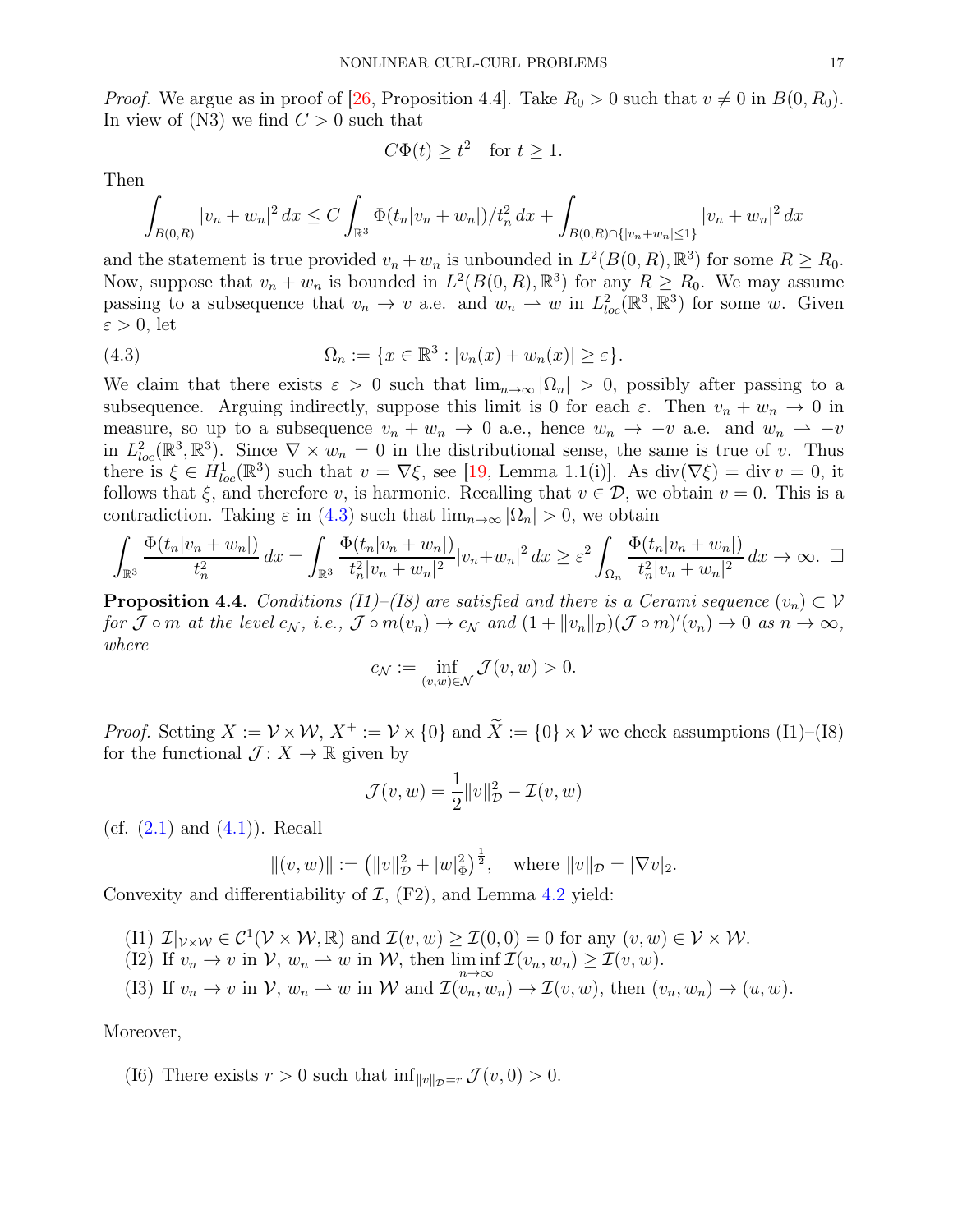Take  $v \in V$  and observe that

$$
\mathcal{J}(v) \geq \frac{1}{2} \int_{\mathbb{R}^3} |\nabla \times v|^2 + V(x)|v|^2 dx - c \int_{\mathbb{R}^3} |v|^6 dx
$$
  
\n
$$
\geq \frac{1}{2} (1 - |V|_{\frac{3}{2}} S^{-1}) \int_{\mathbb{R}^3} |\nabla \times v|^2 dx - cS^{-3} \Big( \int_{\mathbb{R}^3} |\nabla v|^2 dx \Big)^3
$$
  
\n
$$
= \frac{1}{2} (1 - |V|_{\frac{3}{2}} S^{-1}) \int_{\mathbb{R}^3} |\nabla \times v|^2 dx - cS^{-3} \Big( \int_{\mathbb{R}^3} |\nabla \times v|^2 dx \Big)^3
$$

Hence, the inequality  $|V|_{\frac{3}{2}} < S$  implies that there is  $r > 0$  such that (I6) is satisfied. It is easy to verify using  $(F2)$  and  $(y)$  of Lemma [2.1](#page-7-0) that

(I4) 
$$
||v||_{\mathcal{D}} + \mathcal{I}(v, w) \to \infty
$$
 as  $||(v, w)|| \to \infty$ .

Hence also

(I5) If 
$$
(v, w) \in \mathcal{M}
$$
, then  $\mathcal{I}(v, w) < \mathcal{I}(v, w + \psi)$  for any  $\psi \in \mathcal{W} \setminus \{0\}$ 

holds by strict convexity of  $u \mapsto \int_{\mathbb{R}^3} -V |u|^2 + F(x, u) dx$ . Next we prove

(17) 
$$
\mathcal{I}(t_n(v_n, w_n))/t_n^2 \to \infty
$$
 if  $t_n \to \infty$  and  $v_n \to v$  for some  $v \neq 0$  as  $n \to \infty$ .

Observe that from (F2)

<span id="page-17-1"></span>
$$
(4.4) \qquad \frac{\mathcal{I}\big(t_n(v_n, w_n)\big)}{t_n^2} \ge \frac{1}{t_n^2} \int_{\mathbb{R}^3} F\big(x, t_n(v_n + w_n)\big) \, dx \ge c_2 \frac{1}{t_n^2} \int_{\mathbb{R}^3} \Phi(t_n|v_n + w_n|) \, dx,
$$

so the statement follows from Lemma [4.3.](#page-15-3) Finally, Proposition [4.1](#page-14-2) and a simple computation show that

(I8) 
$$
\frac{t^2-1}{2}\mathcal{I}'(v,w)[(v,w)]+t\mathcal{I}'(v,w)[(0,\psi)]+\mathcal{I}(v,w)-\mathcal{I}(tv,tw+\psi)\leq 0
$$
 for any  $t\geq 0, v\in\mathcal{V}$  and  $w,\psi\in\mathcal{W}$ .

Recall that if  $(v_n)$  is a bounded Cerami sequence for  $\tilde{J}$ , then  $(m(u_n)) \subset M$  is a bounded Cerami sequence for  $J$ . Therefore applying Theorem 3.1 we obtain the last conclusion. Cerami sequence for  $J$ . Therefore applying Theorem [3.1](#page-13-0) we obtain the last conclusion.

<span id="page-17-0"></span>Lemma 4.5  $([26])$  $([26])$  $([26])$ . (a) For any  $v \in L^{\Phi}$  there is a unique  $w(v) \in W$  such that

$$
\mathcal{I}(v, w(v)) = \inf_{w \in \mathcal{W}} \mathcal{I}(v, w).
$$

*Moreover,*  $w: L^{\Phi} \to \mathcal{W}$  *is continuous.* (b) w maps bounded sets into bounded sets and  $w(0) = 0$ .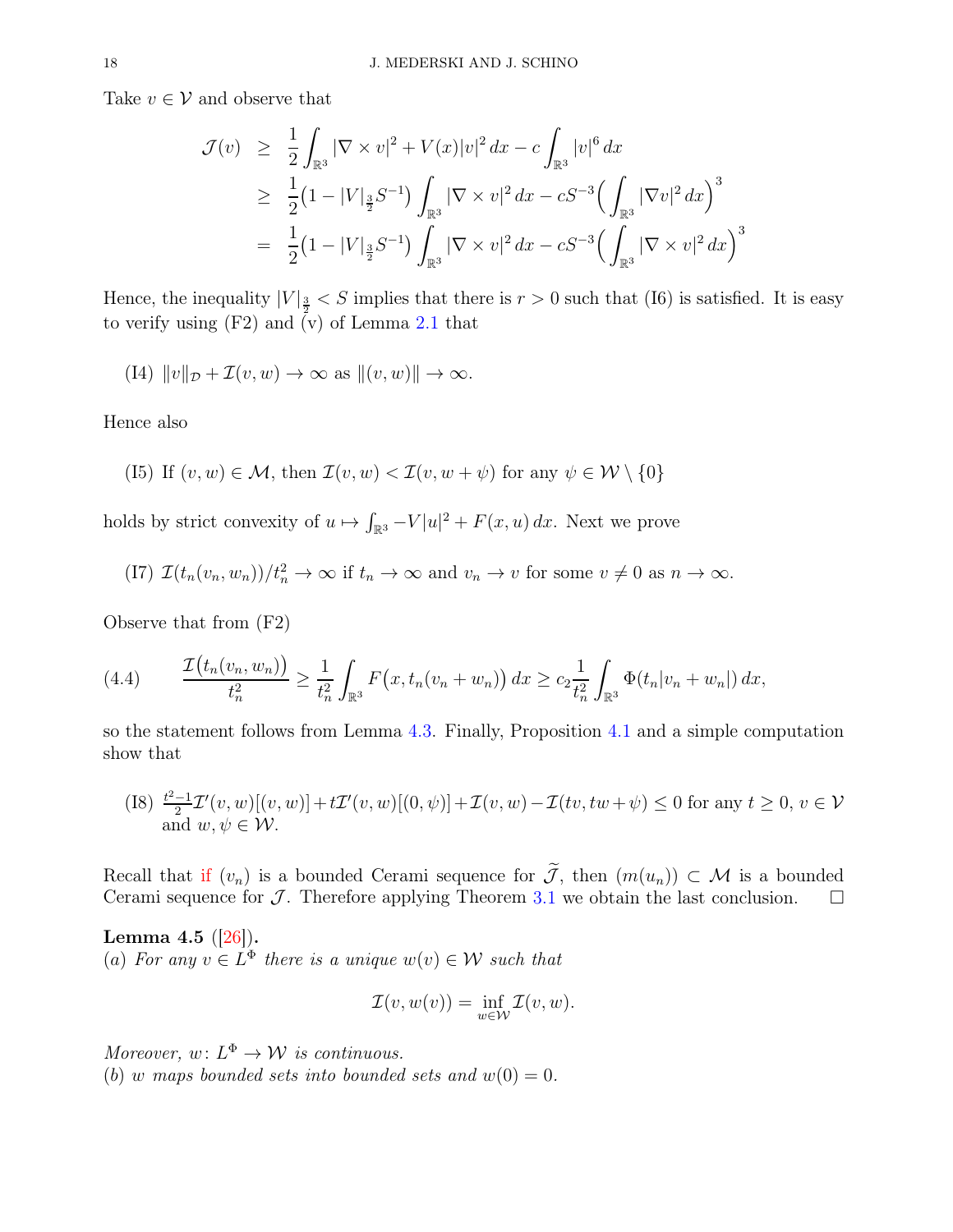# 5. Proof of Theorem [1.1](#page-5-1)

<span id="page-18-0"></span>In this Section we assume that  $(N2)$  is satisfied. Since there is no compact embedding of  $V$  into  $L^{\Phi}$ , we cannot expect that the Palais–Smale or Cerami condition is satisfied. However, in view of [\[25,](#page-23-29) Lemma 1.5] the following variant of Lions' lemma holds.

<span id="page-18-1"></span>**Lemma 5.1.** *Suppose that*  $(v_n) \subset \mathcal{D}$  *is bounded and for some*  $r > \sqrt{3}$ 

(5.1) 
$$
\sup_{y\in\mathbb{Z}^3} \int_{B(y,r)} |v_n|^2 dx \to 0 \quad as \quad n \to \infty.
$$

*Then*

$$
\int_{\mathbb{R}^3} \Phi(|v_n|) dx \to 0 \quad as \; n \to \infty.
$$

Let  $m(v) := (v, w(v)) \in M$  for  $v \in V$ . Then in view of Lemma [4.5](#page-17-0) (a),  $m: V \to M$ is continuous. The following lemma implies that any Cerami sequence of  $\mathcal J$  in  $\mathcal M$  and any Cerami sequence of  $\mathcal J \circ m$  are bounded.

<span id="page-18-2"></span>**Lemma 5.2.** Let  $\beta > 0$ . There exists  $M_{\beta} > 0$  with the property that, if  $(v_n) \subset \mathcal{V}$  is such that  $(\mathcal{J} \circ m)(v_n) \leq \beta$  and  $(1 + ||v_n||)(\mathcal{J} \circ m)'(v_n) \to 0$  as  $n \to \infty$ , then  $\limsup_{n \to \infty} ||v_n|| \leq M_{\beta}$ .

*Proof.* If no finite bound  $M_\beta$  exists, then we find a sequence  $(v_n) \subset \mathcal{V}$  such that  $||v_n|| \to \infty$ as  $n \to \infty$ ,  $(\mathcal{J} \circ m)(v_n) \leq \beta$ , and  $(1 + ||v_n||)(\mathcal{J} \circ m)'(v_n) \to 0$  as  $n \to \infty$ . Since  $w_n = w(v_n)$ ,  $||(v_n, w_n)|| \to \infty$  if and only if  $||v_n||_{\mathcal{D}} \to \infty$ . Let  $\bar{v}_n := v_n/||v_n||_{\mathcal{D}}$  and  $\bar{w}_n := w_n/||v_n||_{\mathcal{D}}$ . Assume

$$
\lim_{n\to\infty}\sup_{y\in\mathbb{Z}^3}\int_{B(y,r)}|\bar{v}_n|^2\,dx=0
$$

for some fixed  $r > \sqrt{3}$ . By Lemma [5.1,](#page-18-1)  $\lim_{n\to\infty} \int_{\mathbb{R}^3} \Phi(|\bar{v}_n|) dx = 0$ , and arguing similarly as [\[26\]](#page-23-22), we obtain a contradiction. More precisely, recalling  $\mathcal{J}'(v_n, w_n)[(0, w_n)] = 0$ , Proposition [4.1](#page-14-2) with  $t_n = s / ||v_n||_{\mathcal{D}}$  and  $\psi_n = -t_n w_n$  implies that for every  $s > 0$ ,

$$
\beta \geq \limsup_{n \to \infty} \mathcal{J}(v_n, w_n)
$$
\n
$$
\geq \limsup_{n \to \infty} \mathcal{J}(s\bar{v}_n, 0) - \lim_{n \to \infty} \mathcal{J}'(v_n, w_n) \left[ \left( \frac{t_n^2 - 1}{2} v_n, -\frac{t_n^2 + 1}{2} w_n \right) \right] = \limsup_{n \to \infty} \mathcal{J}(s\bar{v}_n, 0)
$$
\n
$$
\geq \frac{\binom{F2}{2}}{2} - \lim_{n \to \infty} c_1 \int_{\mathbb{R}^3} \Phi(s|\bar{v}_n|) \, dx = \frac{s^2}{2}
$$

which is impossible. Hence  $\liminf_{n\to\infty} \int_{B(y_n,r)} |\bar{v}_n|^2 dx > 0$  for some sequence  $(y_n) \subset \mathbb{Z}^3$  and, up to a subsequence, we may assume that

$$
\int_{B(0,r)} |\bar{v}_n(x+y_n)|^2 dx \ge c > 0
$$

for some constant c. This implies that up to a subsequence,  $\bar{v}_n(\cdot + y_n) \to \bar{v} \neq 0$  in  $\mathcal{D}$ ,  $\bar{v}_n(\cdot+y_n)\to\bar{v}$  in  $L^2_{loc}(\mathbb{R}^3,\mathbb{R}^3)$ , and  $\bar{v}_n(\cdot+y_n)\to\bar{v}$  a.e. in  $\mathbb{R}^3$  for some  $\bar{v}\in\mathcal{D}$ . By (F3),

$$
2\mathcal{J}(v_n, w_n) - \mathcal{J}'(v_n, w_n)[(v_n, w_n)] = \int_{\mathbb{R}^3} (\langle f(x, v_n + w_n), v_n + w_n \rangle - 2F(x, v_n + w_n)) dx \ge 0,
$$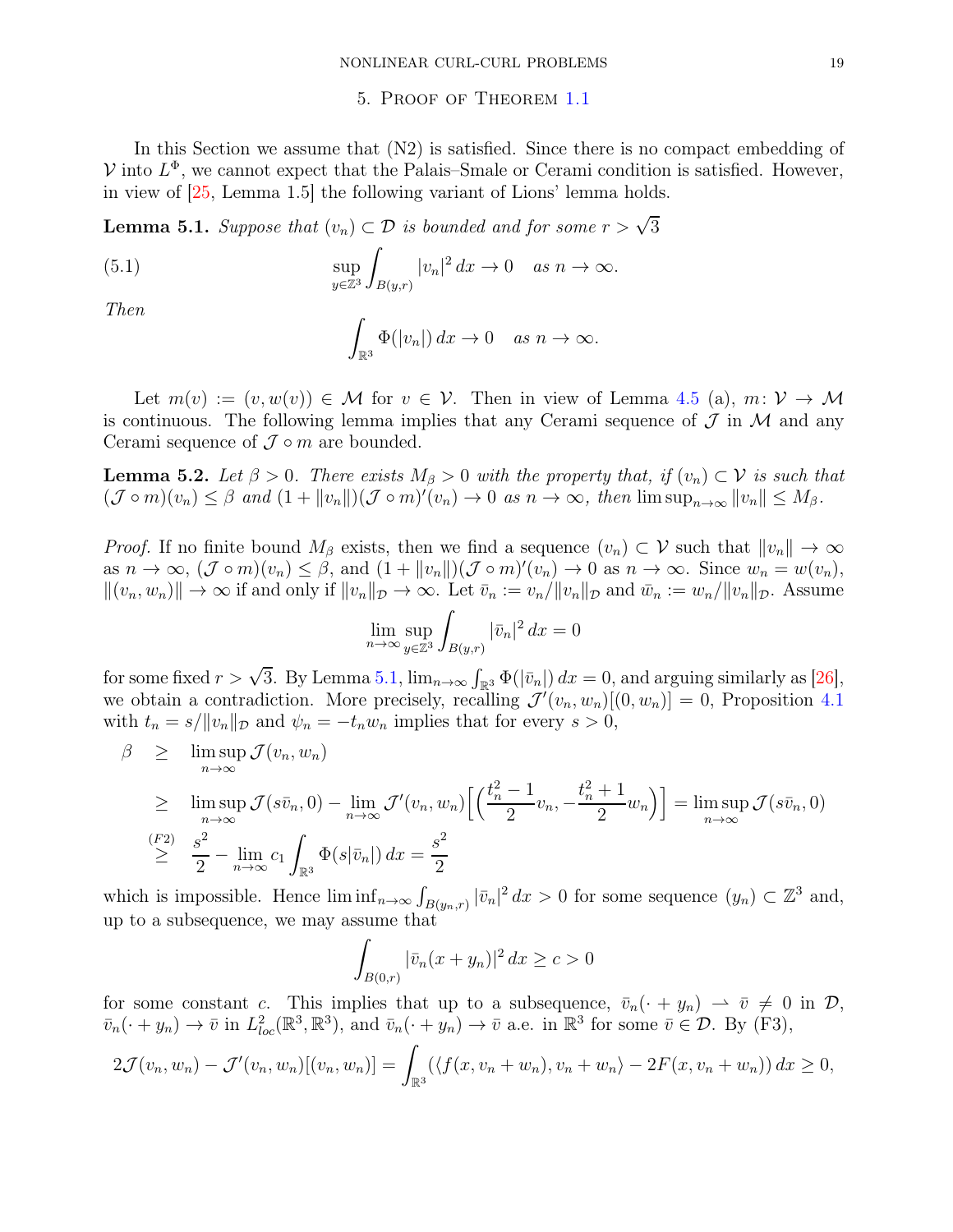so  $\mathcal{J}(v_n, w_n)$  is bounded below and

$$
\alpha \leq \frac{\mathcal{J}(v_n, w_n)}{\|v_n\|_{\mathcal{D}}^2} \leq \frac{1}{2} \|\bar{v}_n\|_{\mathcal{D}}^2 - c_2 \int_{\mathbb{R}^3} \frac{\Phi(|v_n + w_n|)}{\|v_n\|_{\mathcal{D}}^2} dx
$$
  
=  $\frac{1}{2} - c_2 \int_{\mathbb{R}^3} \Phi\left(\|v_n\|_{\mathcal{D}} \frac{|v_n(\cdot + y_n) + w_n(\cdot + y_n)|}{\|v_n\|_{\mathcal{D}}}\right) \frac{1}{\|v_n\|_{\mathcal{D}}^2} dx$ 

for some constant  $\alpha$  (cf. [\(4.4\)](#page-17-1) for the second inequality) and the integral on the right-hand side above tends to  $\infty$  due to Lemma [4.3,](#page-15-3) a contradiction.

Now we show the weak-to-weak<sup>\*</sup> convergence in  $\mathcal{M}$ .

<span id="page-19-0"></span>**Proposition 5.3.** If  $v_n \rightharpoonup v$  in  $\mathcal{D}$ , then  $w(v_n) \rightharpoonup w(v)$  in W and, after passing to a subse*quence,*  $w(v_n) \to w(v)$  *a.e.* in  $\mathbb{R}^3$ .

*Proof.* Let us define  $\tilde{F}(x, u) := -\frac{1}{2}$  $\frac{1}{2}V(x)|u|^2 + F(x, u)$  and  $\tilde{f}(x, u) := -V(x)u + f(x, u)$  and observe that we can apply arguments of [\[26,](#page-23-22) Proposition 5.2] to  $\tilde{F}$  and  $\tilde{f}$ .

In general  $\mathcal{J}'$  is not (sequentially) weak-to-weak<sup>\*</sup> continuous, however we show the weakto-weak<sup>\*</sup> continuity of  $\mathcal{J}'$  for sequences on the topological manifold  $\mathcal{M}$ . Obviously, the same regularity holds for  $\mathcal{E}'$  and  $\mathcal{M}_{\mathcal{E}}$ .

Corollary 5.4. *If*  $(v_n, w_n) \in \mathcal{M}$  and  $(v_n, w_n) \to (v_0, w_0)$  *in*  $\mathcal{V} \times \mathcal{W}$  *then*  $\mathcal{J}'(v_n, w_n) \to$  $\mathcal{J}'(v_0, w_0), \ i.e.$ 

$$
\mathcal{J}'(v_n, w_n)[(\phi, \psi)] \to \mathcal{J}'(v_0, w_0)[(\phi, \psi)]
$$

*for any*  $(\phi, \psi) \in \mathcal{V} \times \mathcal{W}$ *.* 

*Proof.* From Lemma [4.5](#page-17-0)(*a*) we get  $w_n = w(v_n)$ , while in view of Proposition [5.3](#page-19-0) we may assume  $v_n + w_n \to v_0 + w_0$  a.e. in  $\mathbb{R}^3$  (where  $w_0 = w(v_0)$ ). For any  $(\phi, \psi) \in \mathcal{V} \times \mathcal{W}$  we have

$$
\mathcal{J}'(v_n, w_n)[(\phi, \psi)] - \mathcal{J}'(v_0, w_0)[(\phi, \psi)] = \int_{\mathbb{R}^3} \langle \nabla v_n - \nabla v_0, \nabla \phi \rangle \, dx \n+ \int_{\mathbb{R}^3} V(x) \langle v_n + w_n - v_0 - w_0, \phi + \psi \rangle dx \n- \int_{\mathbb{R}^3} \langle f(x, v_n + w_n) - f(x, v_0 + w_0), \phi + \psi \rangle dx.
$$

For  $\Omega \subset \mathbb{R}^3$  measurable, in view of Lemma [2.1](#page-7-0) (iii) we have

$$
\int_{\Omega} |\langle f(x, v_n + w_n) - f(x, u_0 + w_0), \phi + \psi \rangle| dx \le |f(x, v_n + w_n) - f(x, u_0 + w_0)|_{\Psi} |\phi + \psi|_{L^{\Phi}(\Omega)}
$$

and using (F2) and Lemma [2.5,](#page-11-1)  $(|f(x, v_n + w_n) - f(x, u_0 + w_0)|_\Psi)$  is bounded. Since the norm  $|\cdot|_{\Phi}$  is absolutely continuous (cf. [\[30,](#page-23-25) Definition III.4.2, Corollary III.4.5 and Theorem III.4.14]) and  $\int_{\Omega} \Phi(|\phi + \psi|) dx \to 0$  as  $\Omega = \mathbb{R}^3 \setminus B(0, n)$  and  $n \to \infty$ , we infer that  $\langle f(x, v_n + w_n)$  $f(x, u_0 + w_0), \phi + \psi$  is uniformly integrable and tight; likewise for  $V \langle v_n + w_n - v_0 - w_0, \phi + \psi \rangle$ , but using Lemma [2.4](#page-9-0) (iii) instead. In view of the Vitali convergence theorem we obtain

$$
\mathcal{J}'(v_n, w_n)[(\phi, \psi)] - \mathcal{J}'(v_0, w_0)[(\phi, \psi)] \to 0.
$$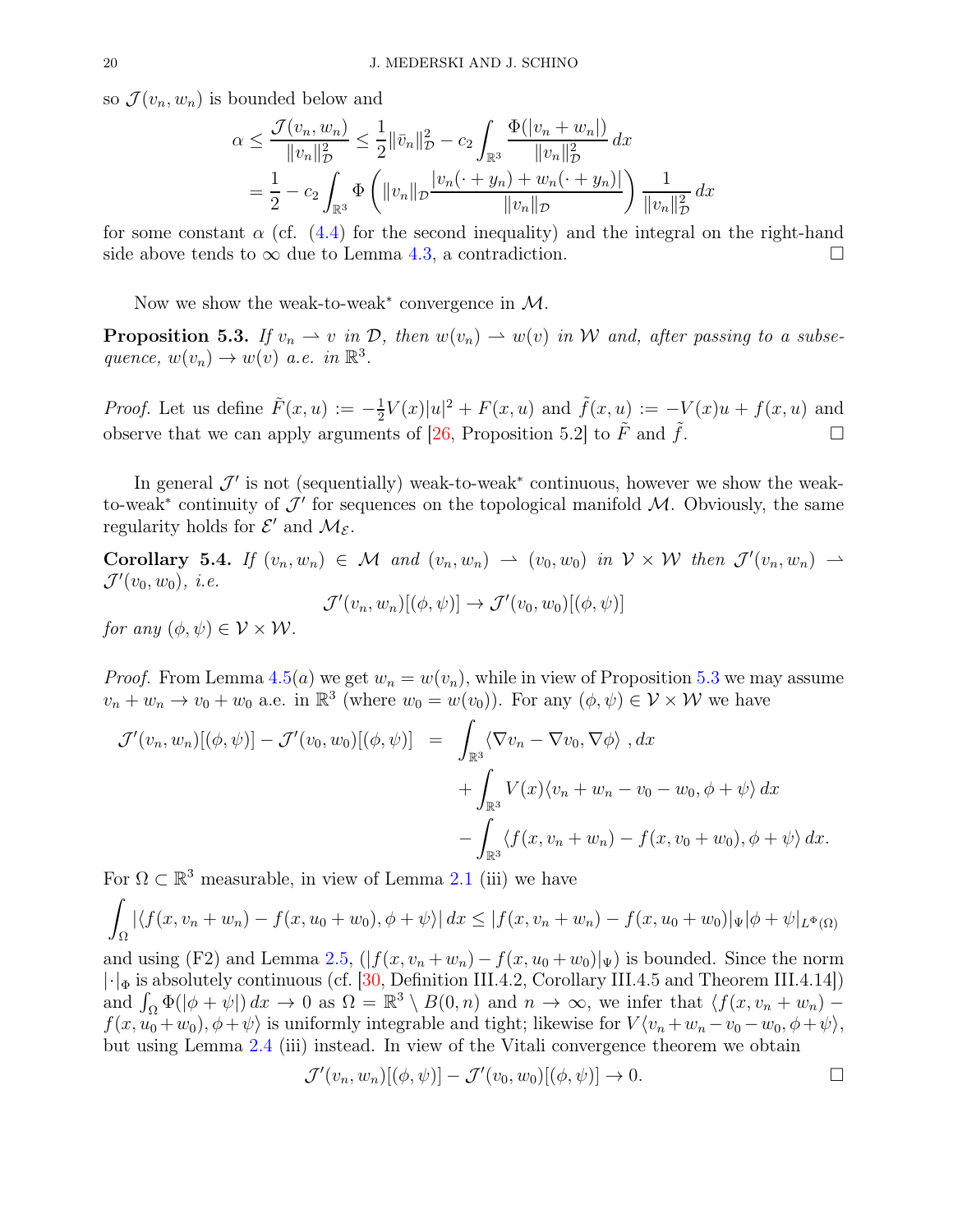# *Proof of Theorem [1.1](#page-5-1)* (a).

The existence of a Cerami sequence  $(v_n, w_n) \subset \mathcal{M}$  at the level  $c_{\mathcal{N}}$  follows from Proposition [4.4,](#page-16-1) and this sequence is bounded by Lemma [5.2.](#page-18-2)

Suppose that  $V = 0$ . If  $|v_n|_{\Phi} \to 0$ , then by (F2) and Lemma [5.2,](#page-18-2) we have

$$
||v_n||_{\mathcal{D}}^2 = J'(m(v_n))[(v_n, 0)] + \int_{\mathbb{R}} \langle f(x, m(v_n)), v_n \rangle dx \le o(1) + \int_{\mathbb{R}} |f(x, m(v_n))||v_n| dx
$$
  

$$
\le o(1) + c_1 \int_{\mathbb{R}} \Phi'(|m(v_n)|) |v_n| dx \le o(1) + c_1 |\Phi'(|m(v_n)|)| |\Psi| v_n|_{\Phi} \to 0
$$

which gives  $v_n \to 0$ . This is impossible because  $\mathcal{J}(m(v_n)) \to c_{\mathcal{N}} > 0$ . Hence by Lemma [5.1](#page-18-1)  $\sup_{y\in\mathbb{Z}^3}\int_{B(y,r)}|v_n|^2\,dx$  is bounded away from 0 and we find translations  $(y_n)\subset\mathbb{Z}$  such that

(5.2) 
$$
\int_{B(0,R)} |v_n(\cdot + y_n)|^2 dx \geq \varepsilon
$$

for some  $\varepsilon > 0$ . We find  $v \in V \setminus \{0\}$  such that  $(v_n(\cdot + y_n), w_n(\cdot + y_n)) \to (v, w)$  and  $(v_n(\cdot + y_n))$  $(y_n), w_n(\cdot + y_n) \to (v, w)$  a.e. in  $\mathbb{R}^3$  along a subsequence. Then by Fatou's lemma and  $(F3)$ ,

$$
c_{\mathcal{N}} = \lim_{n \to \infty} \mathcal{J}(v_n, w_n) = \lim_{n \to \infty} \left( \mathcal{J}(v_n(\cdot + y_n), w_n(\cdot + y_n)) - \frac{1}{2} \mathcal{J}'(v_n(\cdot + y_n), w_n(\cdot + y_n))[(v_n(\cdot + y_n), w_n(\cdot + y_n))]\right)
$$
  

$$
\geq \mathcal{J}(v, w) - \frac{1}{2} \mathcal{J}'(v, w)[(v, w)] = \mathcal{J}(v, w).
$$

Since  $(v, w) \in \mathcal{N}$ ,  $\mathcal{J}(v, w) = c_{\mathcal{N}}$  and  $u = v + w$  solves [\(1.1\)](#page-0-0).

Now suppose that  $(V)$  holds. Let  $\mathcal{J}_0$ ,  $\mathcal{M}_0$ ,  $\mathcal{N}_0$ ,  $c_{\mathcal{N}_0}$ , and  $m_0$  denote the energy functional, the manifolds M and N, the ground state energy, and the homeomorphism  $V \to M$  in the case  $V = 0$ . Let  $u_0$  be the ground state obtained above. Observe that

(5.3) 
$$
c_{\mathcal{N}_0} = \mathcal{J}_0(u_0) \geq \mathcal{J}_0(m(u_0)) > \mathcal{J}(m(u_0)) \geq c_{\mathcal{N}}.
$$

Suppose that passing to a subsequence  $v_n \rightharpoonup 0$  and a.e. on  $\mathbb{R}^3$ . Then  $m_0(v_n) \rightharpoonup 0$  and for every  $R > 0$  there holds

<span id="page-20-0"></span>
$$
\int_{\mathbb{R}^3} V(x) |m_0(v_n)|^2 dx = \int_{B(0,R)} V(x) |m_0(v_n)|^2 dx + \int_{\mathbb{R}^3 \setminus B(0,R)} V(x) |m_0(v_n)|^2 dx
$$

with  $\lim_{n} \int_{B(0,R)} V(x)|m_0(v_n)|^2 dx = 0$  because, from [\[26,](#page-23-22) Lemma 5.1] and (N3),  $\mathcal{D}$  embeds compactly in  $L^{\Phi}_{loc}(\mathbb{R}^3, \mathbb{R}^3) \hookrightarrow L^2_{loc}(\mathbb{R}^3, \mathbb{R}^3)$ . We want to prove that  $\int_{\mathbb{R}^3 \setminus B(0,R)} V(x) |m_0(v_n)|^2 dx \to$ 0 uniformly in n as  $R \to \infty$ . From Lemma [2.1](#page-7-0) (iii) and since  $m_0(v_n)$  is bounded in  $L^{\Phi}$ , there exists  $C > 0$  such that for every n

$$
\int_{\mathbb{R}^3 \setminus B(0,R)} V(x) |m_0(v_n)|^2 dx \le C|Vm_0(v_n)\chi_{\mathbb{R}^3 \setminus B(0,R)}|_{\Psi}.
$$

Again from Lemma [2.1,](#page-7-0) it suffices to prove that

$$
\lim_{R \to \infty} \int_{\mathbb{R}^3} \Psi(|V(x)m_0(v_n)| \chi_{\mathbb{R}^3 \setminus B(0,R)}) dx = 0 \text{ uniformly in } n.
$$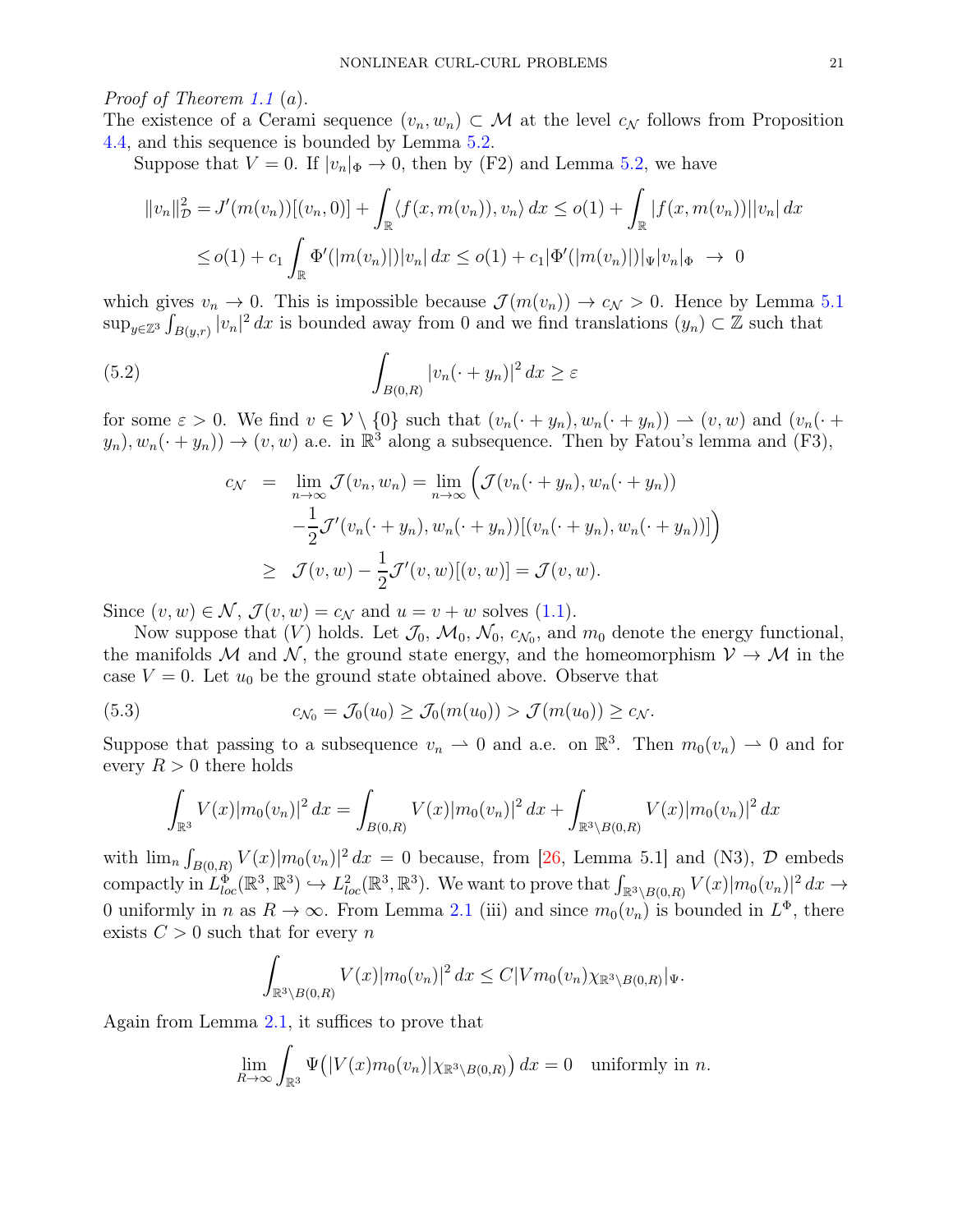Arguing as in Lemma [2.4,](#page-9-0) there exists  $C' > 0$  such that for every n

$$
\int_{\mathbb{R}^3} \Psi\big(|V(x)m_0(v_n)|\chi_{\mathbb{R}^3\setminus B(0,R)}\big) dx \le C' |V\chi_{\mathbb{R}^3\setminus B(0,R)}|_{(\Phi \circ \Psi^{-1})^*}
$$

and, since  $(\Phi \circ \Psi^{-1})^* \in \Delta_2$ ,

$$
\lim_{R\to\infty}|V\chi_{\mathbb{R}^3\backslash B(0,R)}|_{(\Phi\circ\Psi^{-1})^*}=0
$$

from the dominated convergence theorem. Hence

$$
\mathcal{J}(u_n) \ge \mathcal{J}(m_0(u_n)) = \mathcal{J}_0(m_0(u_n)) - \frac{1}{2} \int_{\mathbb{R}^N} V(x) |m_0(u_n)|^2 dx \ge c_{\mathcal{N}_0} + o(1),
$$

which contradicts [\(5.3\)](#page-20-0). Therefore  $(v_n, w_n) \to (v, w)$  and a.e. on  $\mathbb{R}^3$  along a subsequence and  $v \neq 0$ . Arguing as above we obtain that  $\mathcal{J}(v, w) = c_N$  and  $u = v + w$  solves [\(1.1\)](#page-0-0).

Now we sketch the approach of  $[26]$  and we apply Theorem [3.2](#page-14-1) (b). Recall that the group  $G := \mathbb{Z}^3$  acts isometrically by translations on  $X = V \times W$  and  $\mathcal{J}$  is  $\mathbb{Z}^3$ -invariant. Let

$$
\mathcal{K}:=\left\{v\in\mathcal{V}:(\mathcal{J}\circ m)'(u)=0\right\}
$$

and suppose that K consists of a finite number of distinct orbits. It is clear that  $\mathbb{Z}^3$  acts discretely and hence satisfies the condition  $(G)$  in Section [3.](#page-11-0) Then, it is easy to see that

$$
\kappa := \inf \{ ||v - v'||_{\mathcal{D}} : \mathcal{J}'(m(v)) = \mathcal{J}'(m(v')) = 0, v \neq v' \} > 0.
$$

We recall [\[26,](#page-23-22) Lemma 6.1].

<span id="page-21-1"></span>**Lemma 5.5.** Let  $\beta \geq c_N$  and suppose that K has a finite number of distinct orbits. If  $(u_n), (v_n) \subset \mathcal{V}$  are two Cerami sequences for  $\mathcal{J} \circ m$  such that  $0 \leq \liminf_{n \to \infty} \mathcal{J}(m(u_n)) \leq$  $\limsup_{n\to\infty} \mathcal{J}(m(u_n)) \leq \beta, 0 \leq \liminf_{n\to\infty} \mathcal{J}(m(v_n)) \leq \limsup_{n\to\infty} \mathcal{J}(m(v_n)) \leq \beta$  and  $\liminf_{n\to\infty} ||u_n - v_n||_{\mathcal{D}} \leq \kappa, \text{ then } \lim_{n\to\infty} ||u_n - v_n||_{\mathcal{D}} = 0.$ 

*Proof of Theorem [1.1](#page-5-1)* (b).

<span id="page-21-0"></span>In order to complete the proof we use directly Theorem [3.2](#page-14-1)  $(b)$ . That  $(11)$ – $(18)$  are satisfied and  $(M)_0^{\beta}$  holds for all  $\beta > 0$  follows from Proposition [4.4,](#page-16-1) Lemma [5.2,](#page-18-2) and Lemma [5.5.](#page-21-1)  $\Box$ 

6. Proof of Theorem [1.2](#page-6-2)

Recall that  $V = 0$ ,  $f(x, u) := |u|^4 u$ , and  $\Phi(t) = \frac{1}{6} |t|^6$ . In view of Proposition [4.4](#page-16-1) there is a Cerami sequence  $(v_n, w_n) \subset \mathcal{M}$  at the level  $c_N$ , so in particular,  $\mathcal{J}'(m(v_n)) \to 0$  as  $n \to \infty$ .

For  $s > 0$ ,  $y \in \mathbb{R}^3$ , and  $u: \mathbb{R}^3 \to \mathbb{R}^3$  we denote  $T_{s,y}(u) := s^{1/2}u(s \cdot + y)$ . The following lemma is a special case of  $[32,$  Theorem 1, see also  $[43,$  Lemma 5.3.

<span id="page-21-2"></span>**Lemma 6.1.** Suppose that  $(v_n) \subset \mathcal{D}$  is bounded. Then  $v_n \to 0$  in  $L^6(\mathbb{R}^3, \mathbb{R}^3)$  if and only if  $T_{s_n,y_n}(v_n) \rightharpoonup 0$  *in*  $\overline{\mathcal{D}}$  *for all*  $(s_n) \subset \mathbb{R}^+$  *and*  $(y_n) \subset \mathbb{R}^3$ *.* 

We recall the following properties  $|27|$ :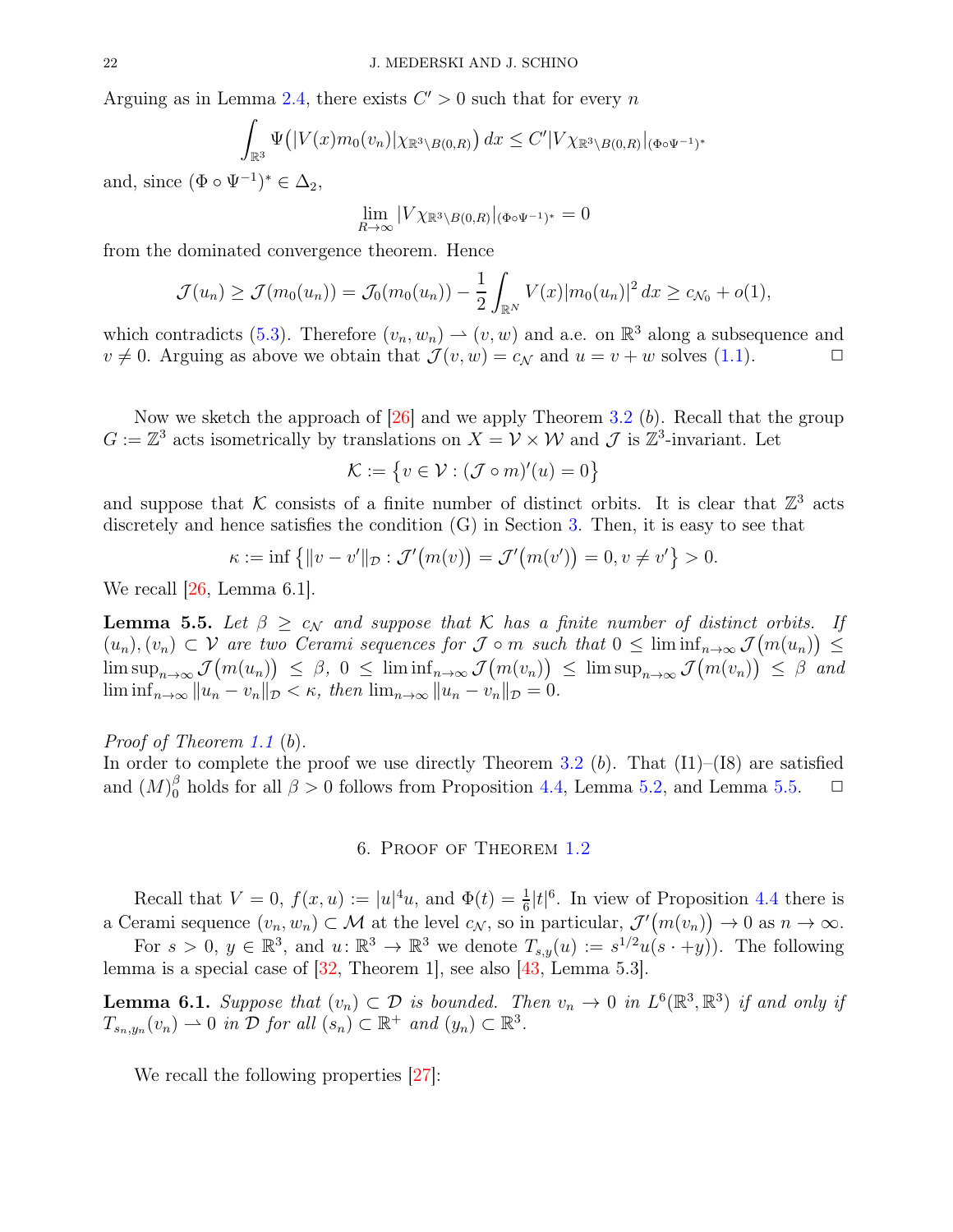<span id="page-22-1"></span>**Lemma 6.2.**  $T_{s,y}$  is an isometric isomorphism of  $W^6$  (curl;  $\mathbb{R}^3$ ) which leaves the functional  $\mathcal{E}$ and the subspaces  $V, W$  *invariant. In particular,*  $w(T_{s,y}u) = T_{s,y}w(u)$ .

Moreover, in view of [\[27,](#page-23-20) Theorem 3.1] the topological manifold

$$
\mathcal{M} = \left\{ u \in W^6(\text{curl}; \mathbb{R}^3) : \text{div}(|u|^4 u) = 0 \right\}
$$

is locally compactly embedded in  $L^p(\mathbb{R}^3, \mathbb{R}^3)$  for  $1 \leq p < 6$ .

*Proof of Theorem [1.2](#page-6-2).* We refer the reader to [\[27\]](#page-23-20), where the inequality  $S_{\text{curl}} > S$  has been proved and  $c_{\mathcal{N}} = \inf_{\mathcal{N}_{\mathcal{E}}} \mathcal{E} = \frac{1}{3}$  $\frac{1}{3}S_{\text{curl}}^{3/2}$  is obtained. We demonstrate how the previous results can be applied to show the existence of ground state solutions in the critical case.

Observe that

(6.1) 
$$
\mathcal{J}(m(v_n)) = \mathcal{J}(m(v_n)) - \frac{1}{6}\mathcal{J}'(m(v_n))[m(v_n)] = \frac{1}{3}|\nabla \times v_n|^2 = \frac{1}{3}|\nabla v_n|^2
$$

and  $|\nabla \cdot |_2$  is an equivalent norm in  $\mathcal{V}$ , hence  $(v_n)$  is bounded. In view of Lemma [4.5,](#page-17-0)  $(m(v_n))$ is bounded and since

(6.2) 
$$
c_{\mathcal{N}} \leq \mathcal{J}(m(v_n)) = \mathcal{J}(m(v_n)) - \frac{1}{2}\mathcal{J}'(m(v_n))[m(v_n)] = \frac{1}{3}|m(v_n)|_6^6,
$$

 $|v_n|_6$  is bounded away from 0. Therefore, passing to a subsequence and using Lemma [6.1,](#page-21-2)  $\widetilde{v}_n := T_{s_n,y_n}(v_n) \to v_0$  for some  $v_0 \neq 0$ ,  $(s_n) \subset \mathbb{R}^+$ , and  $(y_n) \subset \mathbb{R}^3$ . Taking subsequences again we also have that  $\widetilde{v}_n \to v_0$  a.e. in  $\mathbb{R}^3$  and in view of the compact embedding of M into  $L^2_{loc}(\mathbb{R}^3, \mathbb{R}^3)$ ,  $w(\widetilde{v}_n) \to w_0$  and  $w(\widetilde{v}_n) \to w_0$  a.e. in  $\mathbb{R}^3$ . From Vitali's convergence theorem we<br>obtain  $U(x, +w)$  by a family  $\mathbb{R}^3$  and as since Lie strictly convergence theorem we obtain  $I'(v_0 + w_0)[w] = 0$  for all  $w \in W$  and so, since I is strictly convex,  $w_0 = w(v_0)$ . We set  $u := v_0 + w(v_0)$  and by Lemma [6.2](#page-22-1) we may assume without loss of generality that  $s_n = 1$  and  $y_n = 0$ . So if  $z \in W_0^6(\text{curl}; \mathbb{R}^3)$ , then using weak and a.e. convergence,

$$
\mathcal{J}'\big(m(v_n)\big)\varphi = \int_{\mathbb{R}^3} \langle \nabla \times v_n, \nabla \times \varphi \rangle dx - \int_{\mathbb{R}^3} \langle |m(v_n)|^4 m(v_n), \varphi \rangle dx \to J'(u)\varphi
$$

for any  $\varphi \in C_0^{\infty}(\mathbb{R}^3, \mathbb{R}^3)$ . Thus u is a solution to [\(1.1\)](#page-0-0). To show it is a ground state, we note that using Fatou's lemma,

$$
c_{\mathcal{N}} = \mathcal{J}(m(v_n)) + o(1) = \mathcal{J}(m(v_n)) - \frac{1}{2}\mathcal{J}'(m(v_n))[m(v_n)] + o(1) = \frac{1}{3}|m(v_n)|_6^6 + o(1)
$$
  
\n
$$
\geq \frac{1}{3}|u|_6^6 + o(1) = \mathcal{J}(u) - \frac{1}{2}\mathcal{J}'(u)[u] + o(1) = \mathcal{J}(u) + o(1).
$$

Hence  $\mathcal{J}(u) \leq c_{\mathcal{N}}$  and as a solution,  $u \in \mathcal{N}$ , and (b) is proved.

Acknowledgements. The authors were partly supported by the National Science Centre, Poland (Grant No. 2017/26/E/ST1/00817). J. S. was partly supported also by the Grant No. 2020/37/N/ST1/00795.

#### **REFERENCES**

<span id="page-22-0"></span>[1] N. Akhmediev, A. Ankiewicz, J. M. Soto-Crespo: Does the nonlinear Schrödinger equation correctly describe beam propagation?, Opt. Lett  $18$  (1993), no. 6, 411–413.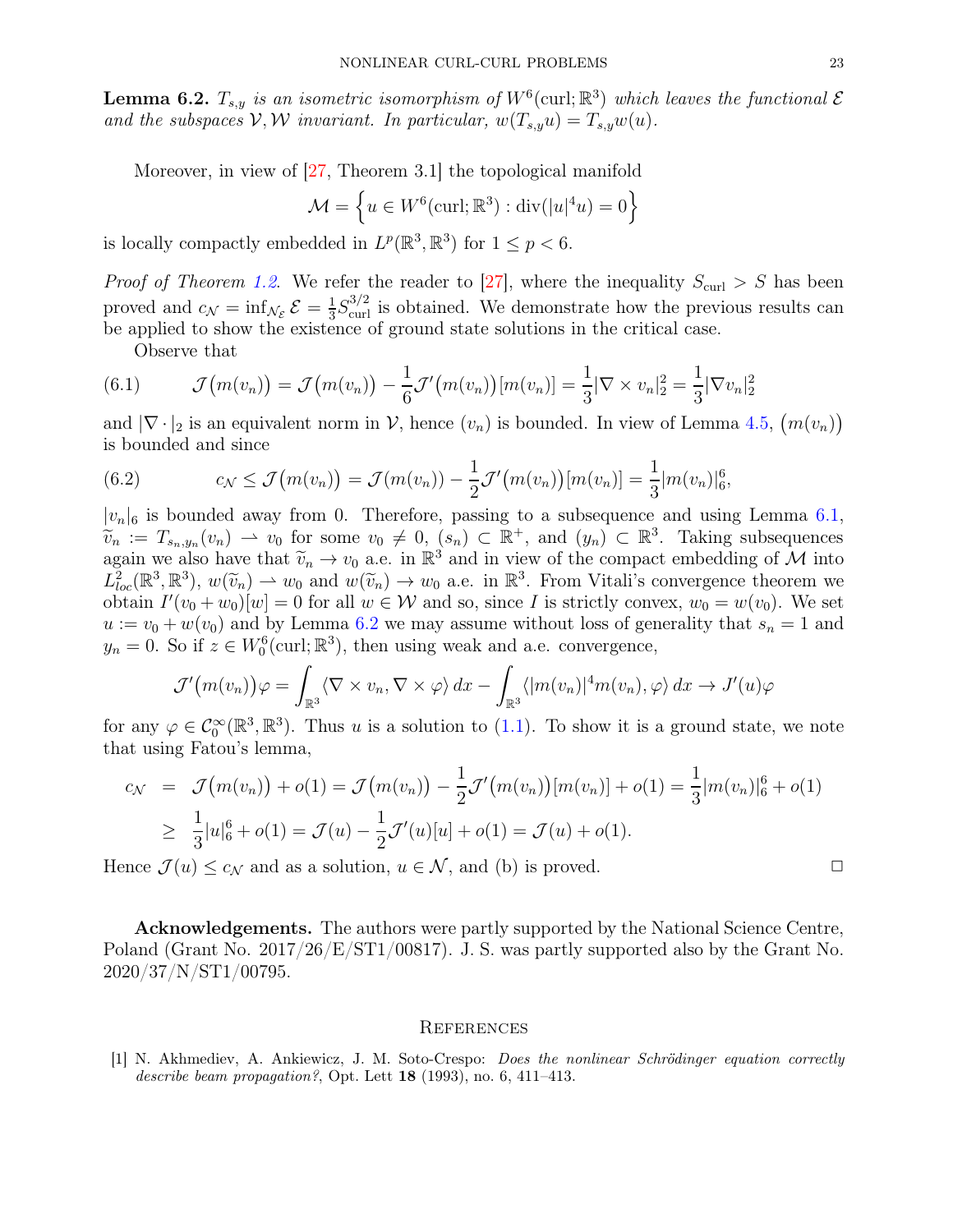- <span id="page-23-6"></span>[2] A. Azzollini, V. Benci, T. D'Aprile, D. Fortunato: Existence of static solutions of the semilinear Maxwell equations, Ric. Mat. 55 (2006), no. 2, 283–297.
- <span id="page-23-5"></span>[3] T. Bartsch, T. Dohnal, M. Plum, W. Reichel: Ground states of a nonlinear curl-curl problem in cylindrically symmetric media, Nonlin. Diff. Equ. Appl.  $23:52$  (2016), no. 5, 34 pp.
- <span id="page-23-11"></span>[4] T. Bartsch, J. Mederski: Ground and bound state solutions of semilinear time-harmonic Maxwell equations in a bounded domain, Arch. Rational Mech. Anal. 215 (1) (2015), 283–306.
- <span id="page-23-12"></span>[5] T. Bartsch, J. Mederski: Nonlinear time-harmonic Maxwell equations in an anisotropic bounded medium, J. Funct. Anal. 272 (2017), no. 10, 4304–4333.
- <span id="page-23-21"></span>[6] T. Bartsch, J. Mederski: Nonlinear time-harmonic Maxwell equations in domains, J. Fixed Point Theory Appl. 19 (2017), no. 1, 959–986.
- <span id="page-23-1"></span>[7] V. Benci, D. Fortunato: Towards a unified field theory for classical electrodynamics, Arch. Rational Mech. Anal. **173** (2004), 379–414.
- <span id="page-23-24"></span>[8] V. Benci, P. H. Rabinowitz: Critical point theorems for indefinite functionals, Invent. Math. 52 (1979), no. 3, 241–273.
- <span id="page-23-23"></span>[9] H. Berestycki, P.L. Lions: Nonlinear scalar field equations, I - existence of a ground state, Arch. Ration. Mech. Anal. 82 (1983), 313–345.
- <span id="page-23-2"></span>[10] M. Born, L. Infeld: *Foundations of the new field theory*, Proc. Roy. Soc. Lond. A 144 (1934), 425–451.
- <span id="page-23-18"></span>[11] H. Brezis, L. Nirenberg: Positive solutions of nonlinear elliptic equations involving critical Sobolev exponents, Comm. Pure Appl. Math. 36 (1983), 437–477.
- <span id="page-23-13"></span>[12] A. Buffa, H. Ammari, J. C. Nédélec: Justification of Eddy Currents Model for the Maxwell Equations, SIAM J. Appl. Math., 60 (5), (2000), 1805–1823.
- <span id="page-23-3"></span>[13] A. Ciattoni, B. Crosignani, P. Di Porto, A. Yariv: Perfect optical solitons: spatial Kerr solitons as exact solutions of Maxwell's equations, J. Opt. Soc. Am. B  $22$  (2005), no. 7, 1384–1394.
- <span id="page-23-7"></span>[14] T. D'Aprile, G. Siciliano: Magnetostatic solutions for a semilinear perturbation of the Maxwell equations, Adv. Differential Equations 16 (2011), no. 5–6, 435–466.
- <span id="page-23-26"></span>[15] W. Ding: On a Conformally Invariant Elliptic Equation on  $\mathbb{R}^n$ , Comm. Math. Phys. 107 (1986), no. 2, 331–335.
- <span id="page-23-8"></span>[16] M. Gaczkowski, J. Mederski, J.Schino: Multiple solutions to cylindrically symmetric curl-curl problems and related Schrödinger equations with singular potentials, submitted arXiv:2006.03565.
- <span id="page-23-9"></span>[17] A. Hirsch, W. Reichel: Existence of cylindrically symmetric ground states to a nonlinear curl-curl equation with non-constant coefficients, Z. Anal. Anwend.  $36$  (2017), no. 4, 419–435
- <span id="page-23-14"></span>[18] A. Kirsch, F. Hettlich: The Mathematical Theory of Time-Harmonic Maxwell's Equations: Expansion-, Integral-, and Variational Methods, Springer 2015.
- <span id="page-23-28"></span>[19] H. Leinfelder: Gauge invariance of Schrödinger operators and oelated spectral properties, J. Operator Theory 9 (1983), 163–179.
- <span id="page-23-15"></span>[20] R. Leis: Zur Theorie elektromagnetischer Schwingungen in anisotropen inhomogenen Medien, Math. Z. 106 (1968), 213–224.
- <span id="page-23-10"></span>[21] R. Mandel: Uncountably many solutions for nonlinear Helmholtz and curl-curl equations with general nonlinearities, Adv. Nonlinear Stud. 19, no. 3, (2019), 569–593.
- <span id="page-23-4"></span>[22] J. B. McLeod, C. A. Stuart, W. C. Troy: An exact reduction of Maxwell's equations, Nonlinear diffusion equations and their equilibrium states, 3 (Gregynog 1989), 391–405, Progr. Nonlinear Differential Equations Appl., vol. 7, Birkhäuser Boston, Boston, MA (1992).
- <span id="page-23-0"></span>[23] J. Mederski: Ground states of time-harmonic semilinear Maxwell equations in  $\mathbb{R}^3$  with vanishing permittivity, Arch. Rational Mech. Anal.  $218$  (2), (2015), 825–861.
- <span id="page-23-19"></span>[24] J. Mederski: The Brezis-Nirenberg problem for the curl-curl operator, J. Funct. Anal. 274 (5) (2018), 1345–1380.
- <span id="page-23-29"></span>[25] J. Mederski: General class of optimal Sobolev inequalities and nonlinear scalar field equations, J. Differential Equations 281 (2021), 411–441.
- <span id="page-23-22"></span>[26] J. Mederski, J. Schino, A. Szulkin: *Multiple solutions to a nonlinear curl-curl problem in*  $\mathbb{R}^3$ , Arch. Rational Mech. Anal. 236 (2020), 253–288.
- <span id="page-23-20"></span>[27] J. Mederski, A. Szulkin: Sharp constant in the curl inequality and ground states for curl-curl problem with critical exponent, Arch. Rational Mech. Anal. (2021) 253-288 DOI 10.1007/s00205-021-01684-x
- <span id="page-23-16"></span>[28] P. Monk: Finite Element Methods for Maxwell's Equations, Oxford University Press 2003.
- <span id="page-23-17"></span>[29] A. Pankov: Periodic Nonlinear Schrödinger Equation with Application to Photonic Crystals, Milan J. Math. 73 (2005), 259–287.
- <span id="page-23-25"></span>[30] Rao M. M., Ren Z. D., Theory of Orlicz spaces, Pure and Applied Mathemathics, New York, 1991.
- <span id="page-23-27"></span>[31] J. Schino: Ground state, bound state, and normalized solutions to semilinear Maxwell and Schrödinger equations, PhD thesis (2021).